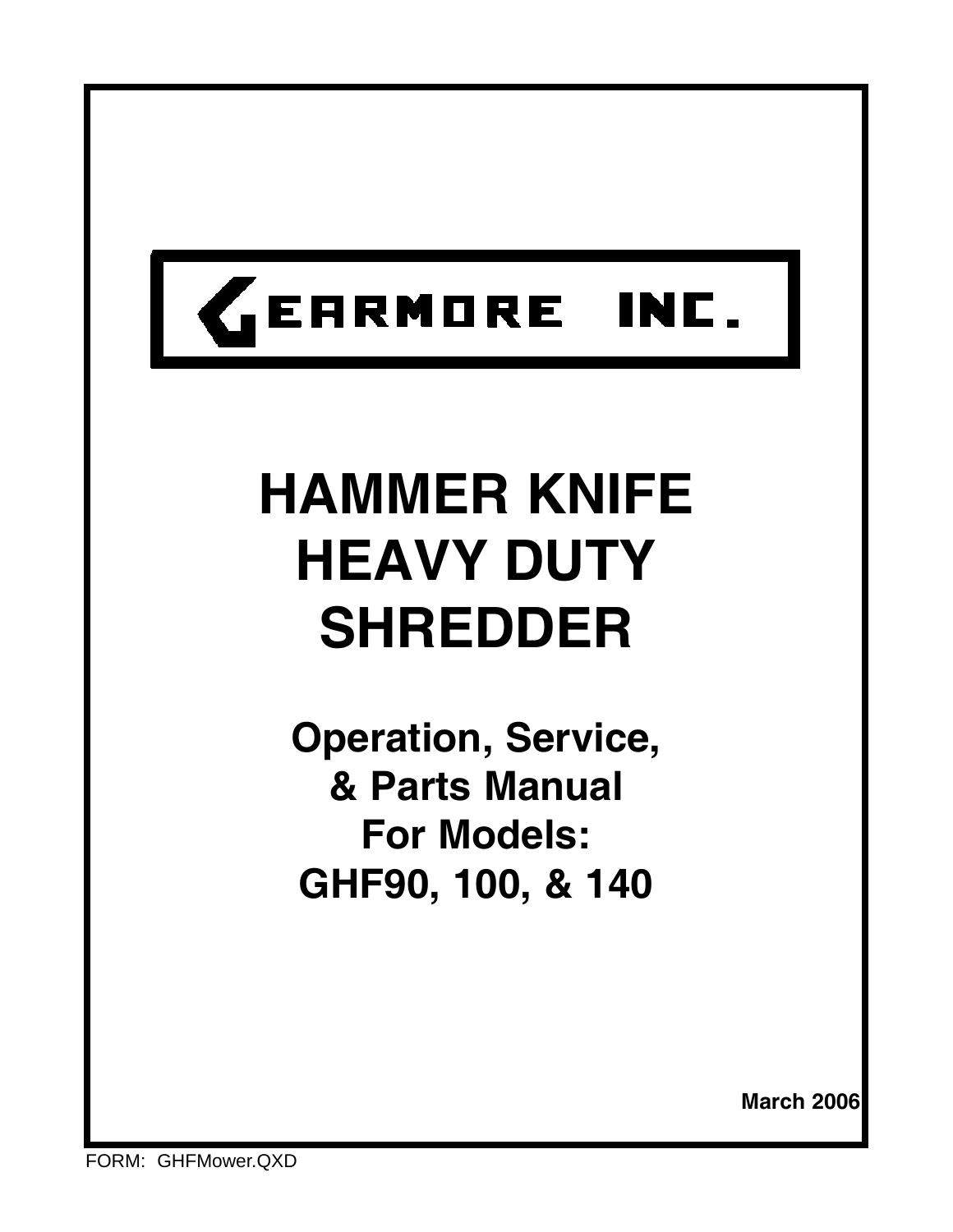### **TABLE OF CONTENTS**

Date of Purchase:\_\_\_\_\_\_\_\_\_\_\_\_\_\_\_\_\_\_\_\_\_\_\_\_\_\_

Model Number:

Serial Number:\_\_\_\_\_\_\_\_\_\_\_\_\_\_\_\_\_\_\_\_\_\_\_\_\_\_\_\_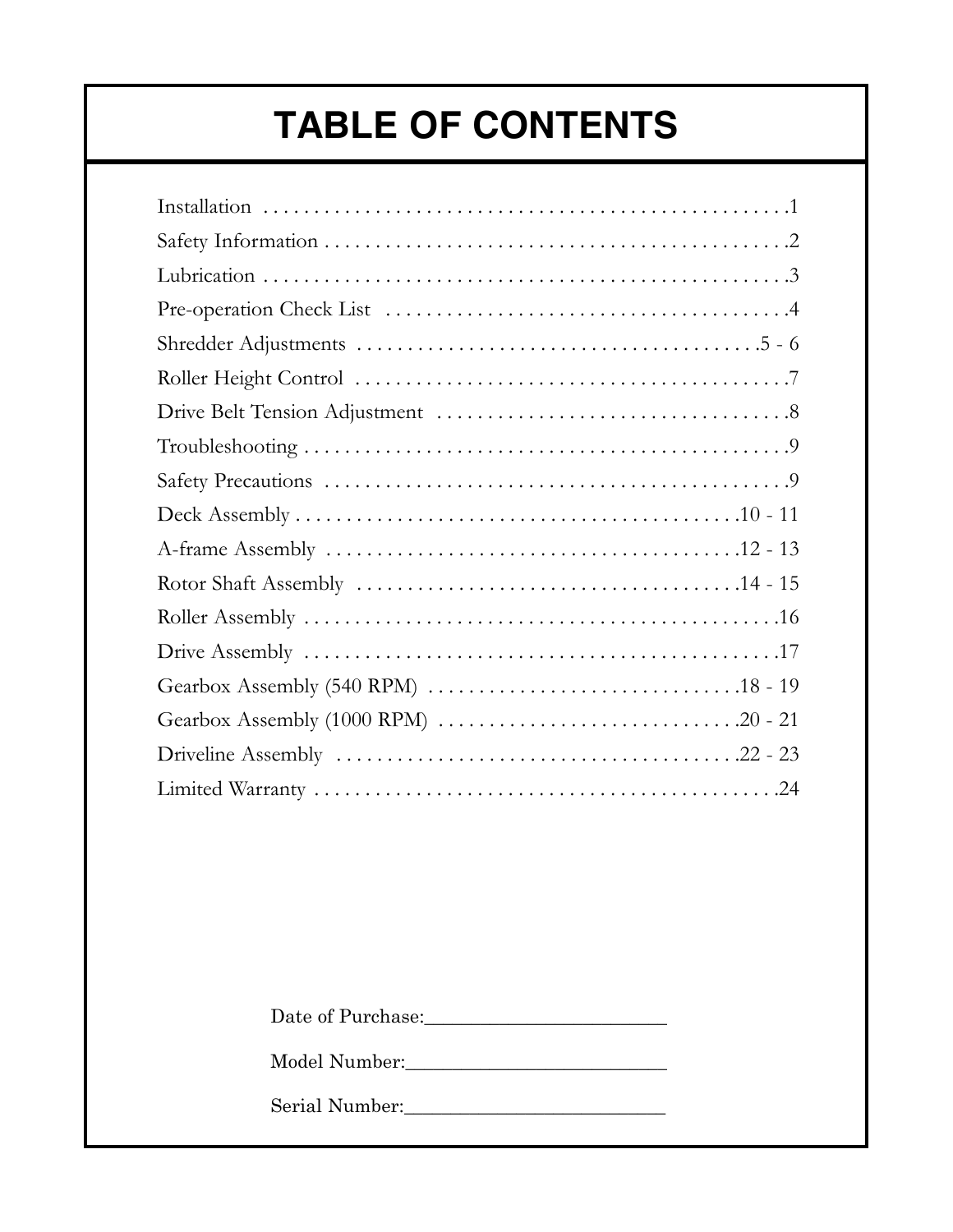### **INSTALLATION**

#### **BEFORE ATTACHING THE SHREDDER TO THE TRACTOR**

**1.** Make sure that the shredder is suitable for your tractor's horsepower.

#### **YOUR TRACTOR's MODELS MAX. H.P.**

All Models with 540 RPM gearbox 100 HP All Models with 1000 RPM gearbox 120 HP



**CAUTION**: Please note that if these limits are exceeded, it will **invalidate your warranty.**

- **2.** Make sure the lower links and top link on the 3-point hitch arms of your tractor are the correct size (Cat. 2 only), so that they correspond to the size of the hitch on the shredder you have purchased.
- **3.** Verify that the hitch assembly is mounted in the correct position for the shredder's application. (front or rear mounted ontractor)

#### **4.** *P.T.O. Installation:*

First, connect the P.T.O. shaft to the tractor. With the shaft in its shortest position, there should be about a 2" clearance between the end of the gearbox shaft and the end of the P.T.O. shaft. Should it be necessary to shorten the P.T.O. shaft, shorten both male and female shafts equally, keeping the protective tube covers 1" shorter than the steel tubes.

Particular attention should be given to carefully removing all burrs and to clean and lubricate the steel tubes and protective covers. There must be sufficient telescopic movement so that the two tubes do not touch the end of the P.T.O. shaft.

It is most important to carefully raise and lower the shredder with the tractor hydraulic system, making sure that the P.T.O. shaft does not bottom or disengage the telescopic shaft tubes, otherwise damage may occur.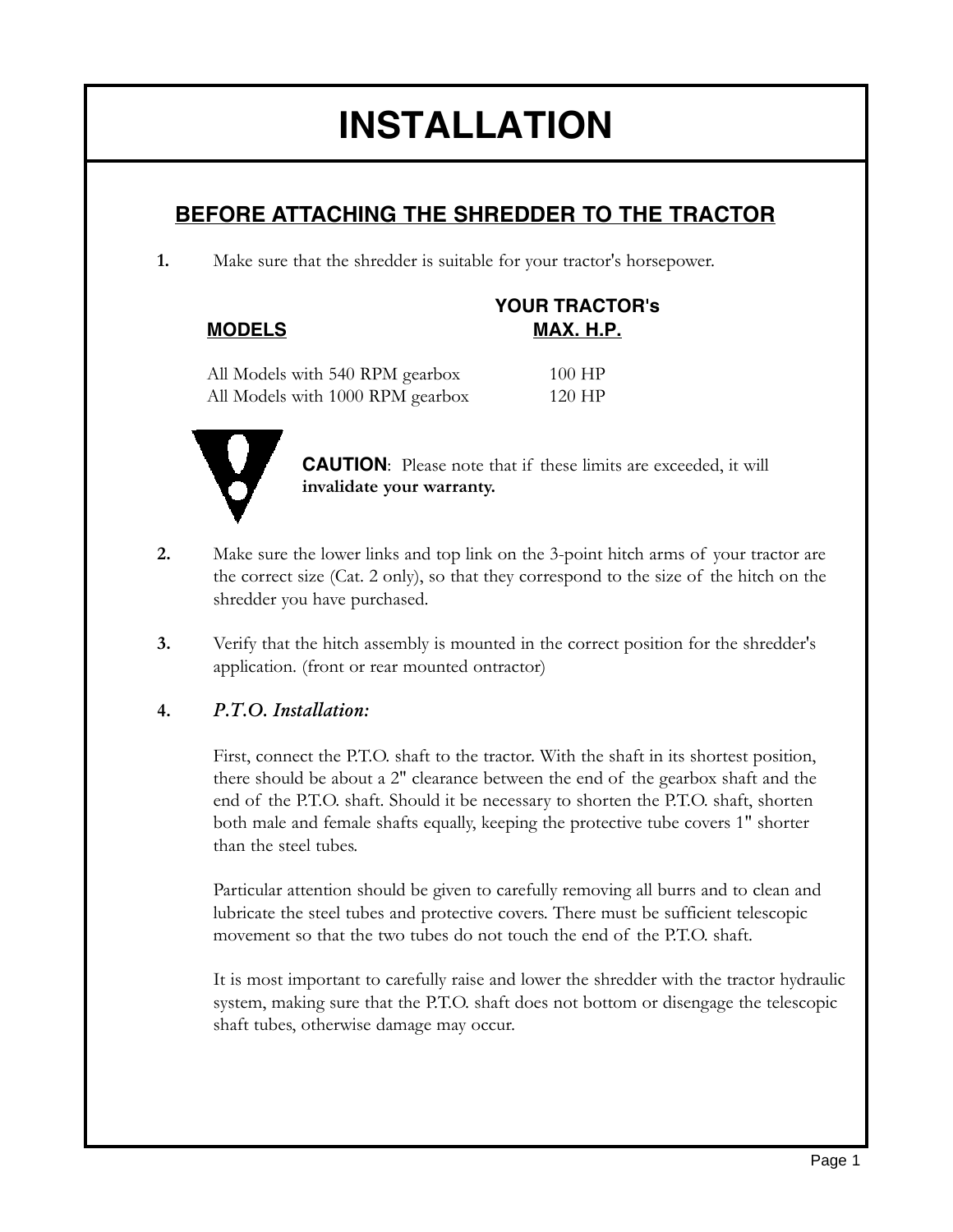### **SAFETY INFORMATION**



#### **OPERATIONAL SAFETY:**

- Guards and safety shields are for your protection. DO NOT operate equipment unless they are in place.
- Always operate tractor PTO (power-take-off) at recommended RPM (revolutions per minute).
- □ Disengage tractor PTO and shift into neutral before attempting to start engine.
- Read and observe all safety decals on the tractor and shredder.
- **NEVER** allow anyone within 25' of machine while it is in operation.
- **DO NOT** stop or start suddenly when going uphill or downhill. Avoid operation on steep slopes.
- □ Be alert for holes in terrain and other hidden hazards. Always drive slowly over rough ground.
- Reduce speed on slopes and in sharp turns to prevent tipping or loss of control. Be careful when changing direction on slopes.
- □ Stop shredder and tractor immediately upon striking an obstruction. Turn off engine, inspect shredder and repair any damage before resuming operation.
- Disengage power to shredder and stop engine before dismounting from tractor, before making any repairs or adjustments, transporting or unclogging shredder.
- $\Box$  Take all possible precautions when leaving tractor unattended: Disengage PTO, lower shredder, shift into neutral, set parking brake, stop engine and remove key from ignition.
- □ Front tractor weights or front tire ballast should be used to enhance front end stability on small tractors.
- □ Check to make sure PTO is properly connected and that the driveline is correct to prevent bottoming out or pulling apart during the full lift range of the hitch.
- □ This implement is designed for a one-man operation. It is the responsibility of the tractor operator to see that no one is in the proximity of the implement when it is started. **DO NOT** operate the implement with another person within 25' of the implement.
- **NEVER** operate shredder with hatch in the wrong working position.
- **NEVER** run shredder with rotorshaft out of balance.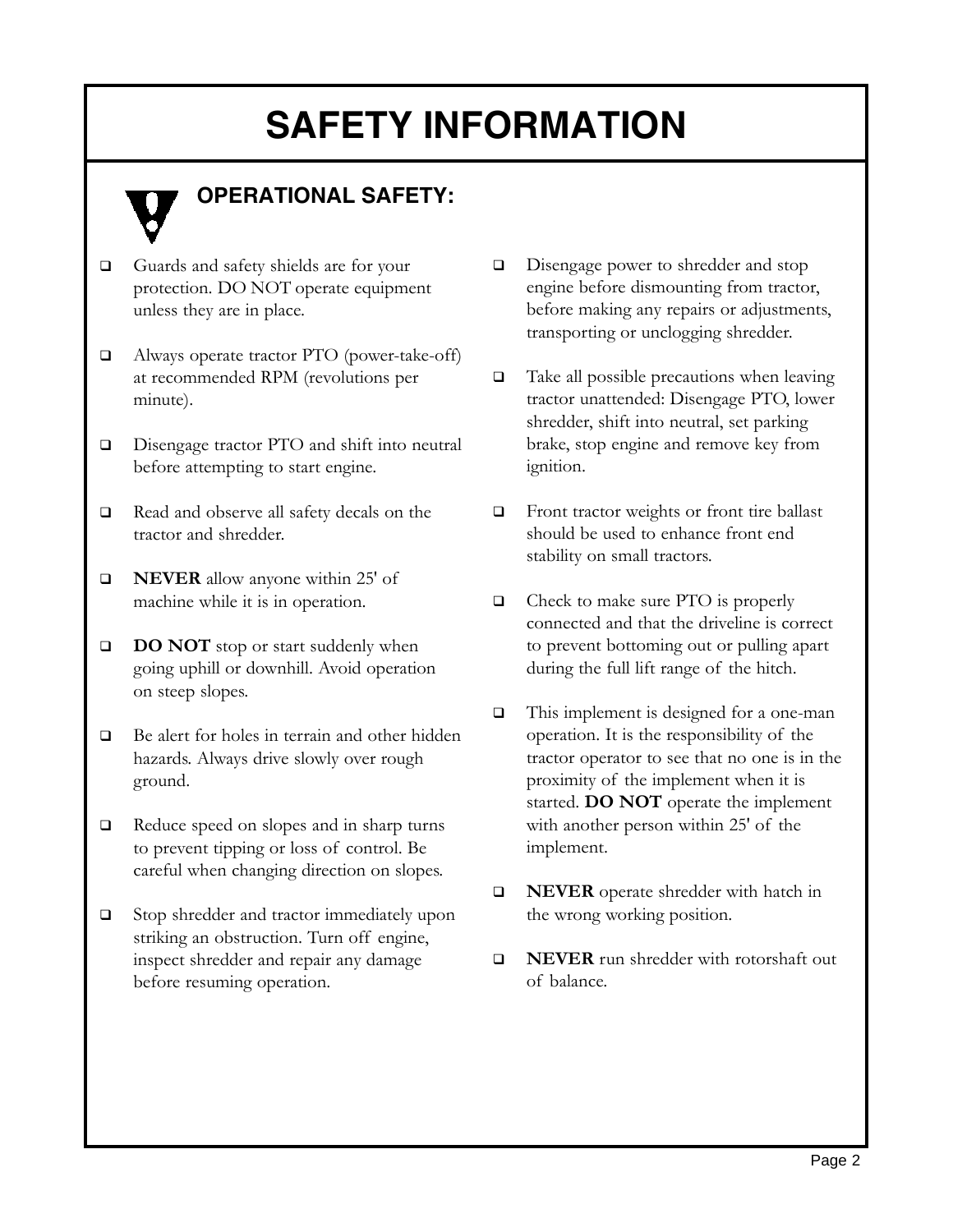### **LUBRICATION**

#### **Grease all fittings according to the following schedule:**

- **1. ROLLER (Ref. 1):** Grease at both ends *after 4 hours* of operation, until grease is visible..
- **2. CUTTING SHAFT (Ref. 2):** Grease at both ends lightly *after 8 hours* of operation. DO NOT overgrease.
- **4. EXTENSION SHAFT (Ref. 3):** Grease extension shaft bearing *every 40 hours.*
- **3. P.T.O. SHAFT:** The universal joints and overrunning clutch (option) need to be greased *every 8 hours.* The telescopic tubes should be greased *every 16 hours* and the shield retaining bearing should be greased *every 40 hours.*

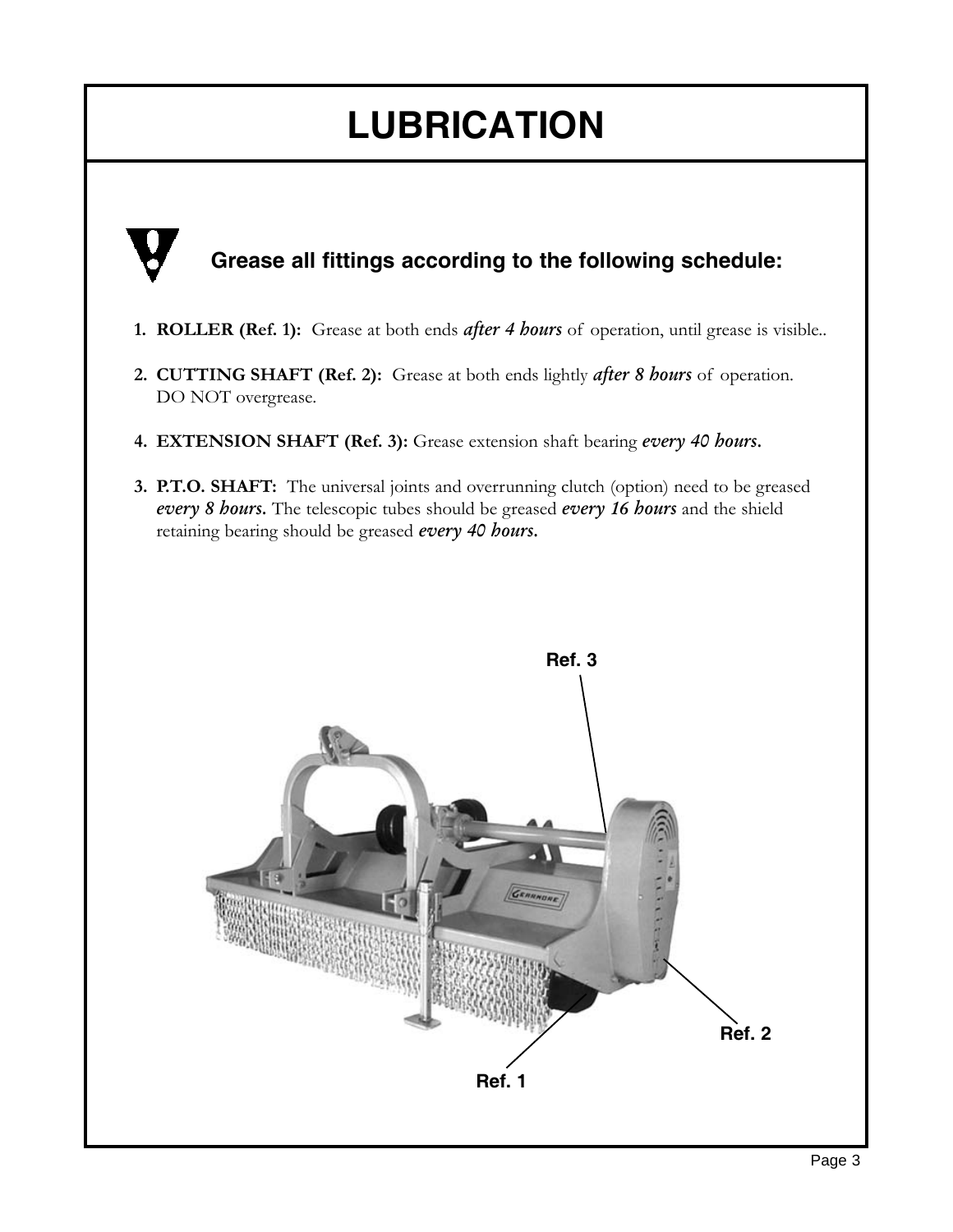## **PRE-OPERATION CHECK**

- $\triangleright$  Check tightness of all bolts and nuts.
- $\blacktriangleright$  Check gearbox oil level (Grade SAE80W-90 gear oil).
- Grease all points, on all GHF mowers.
- P.T.O. (power take-off) speed should not exceed shredder's rated RPM (revolutions per minute).
- $\triangleright$  Check correct length of P.T.O. shaft. When fitted, there should be 3 3/4" free travel on male and female tubing (check in fully raised and fully lowered positions).
- $\triangledown$  The recommended cutting height, with the hammer or blade in its lowest position, is between 2" and 4" (*Ref. 1*). Basically, the fine height adjustment is achieved with the top link of the 3-point hitch. For a greater height adjustment, it is necessary to raise or lower the roller (*Ref. 2*).
- Drive belt should flex  $3/8$ " (1 cm.) when pushed firmly with the finger.
- Shredder should be completely cleaned after use and before storage.

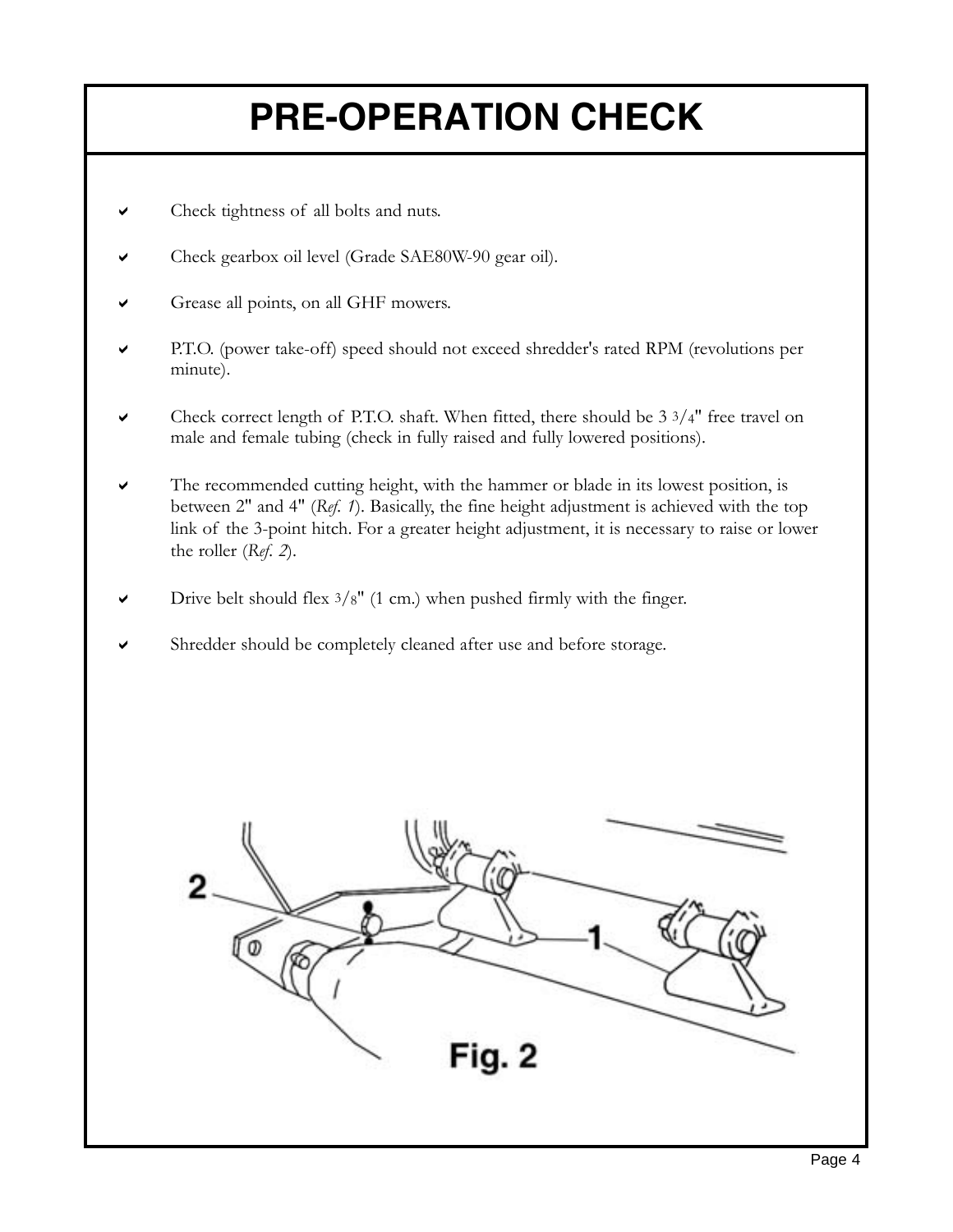### **SHREDDER ADJUSTMENTS**

#### **FOR VARIOUS TYPES OF MOWING**

There is an adjustable rear hatch (*Fig. 3*) that can be set in one of seven positions to control the amount of power needed to do the work.

#### **FOR BEST MOWING OPERATION, OPEN REAR HATCH FULLY TO ALLOW MATERIAL TO EXIT**

**1.** Adjustment of the rear hatch can be made by removing the two bolts at the side (*Fig. 13, ref. 1*). Loosen the nut (*Fig. 13, ref. 2*) until the hatch can be pivoted around bolt (*Fig. 13, ref. 3*). To fix the hatch in the desired position, align the hole in the side of the casing of the machine with the appropriate hole in the hatch. Insert the bolt and tighten the selflocking nut (*Fig. 13, ref. 1*). Tighten the pivot bolt (*Fig. 13, ref. 3*) with the self-locking nut (*Fig. 13, ref. 2*).



- **2.** The rear hatch should be in a completely closed position (*Fig. 4*) when used for mulching of prunings, or pulverizing debris.
- **3.** The hatch is used in position (*Fig. 5*) to allow the grass clippings to escape above the roller.
- **4.** The hatch should be in a completely open position when the shredder is used for cutting grass, vegetables, corn stalk and cotton cutting operations (*Fig. 6*). An open hatch enables the clippings to be discharged quickly, thus allowing a faster mowing speed and lower H.P. requirements.

**DANGER:** When the hatch is in the fully open position, objects may be thrown out of the machine. Make sure that **NO ONE** is in the operation area.

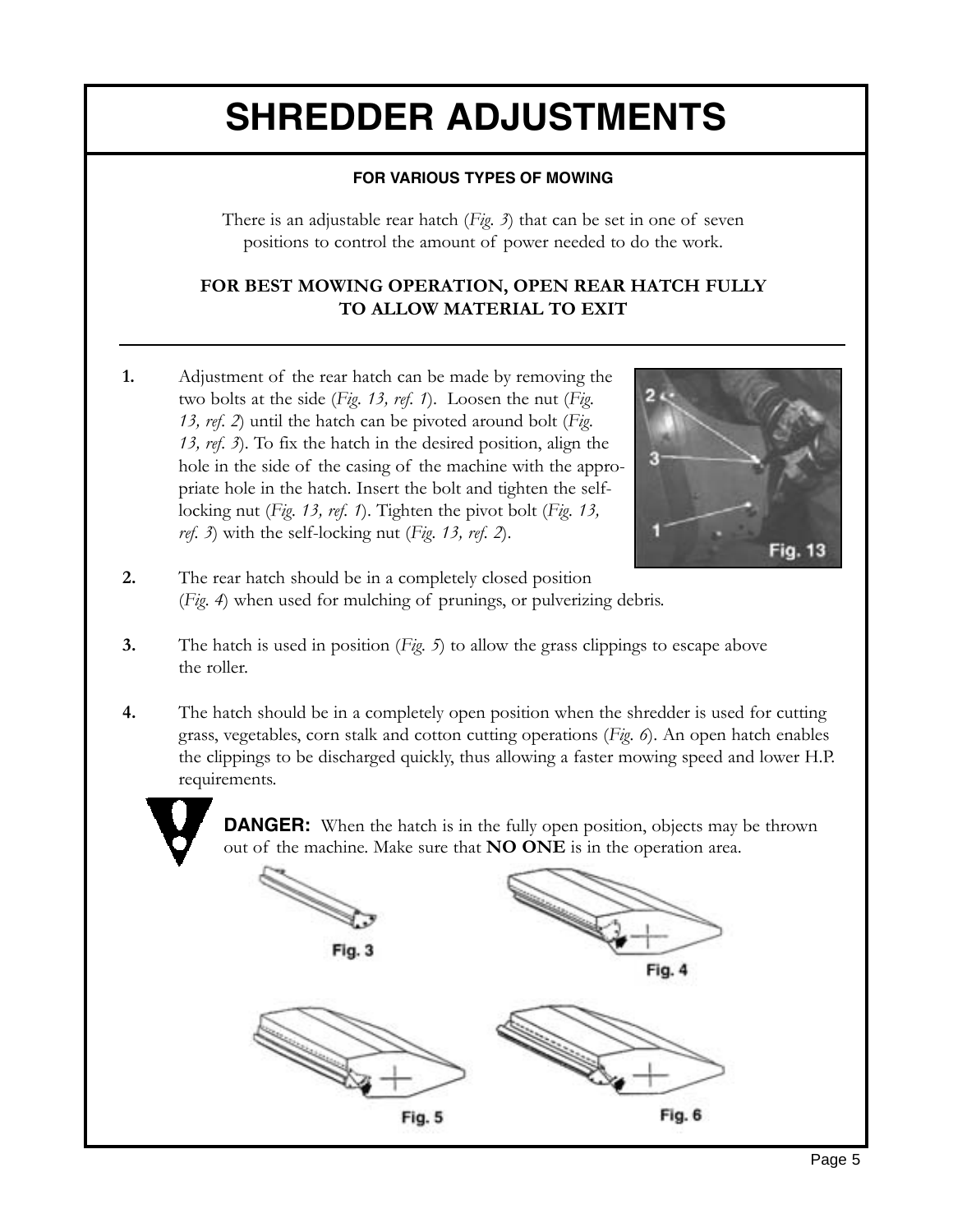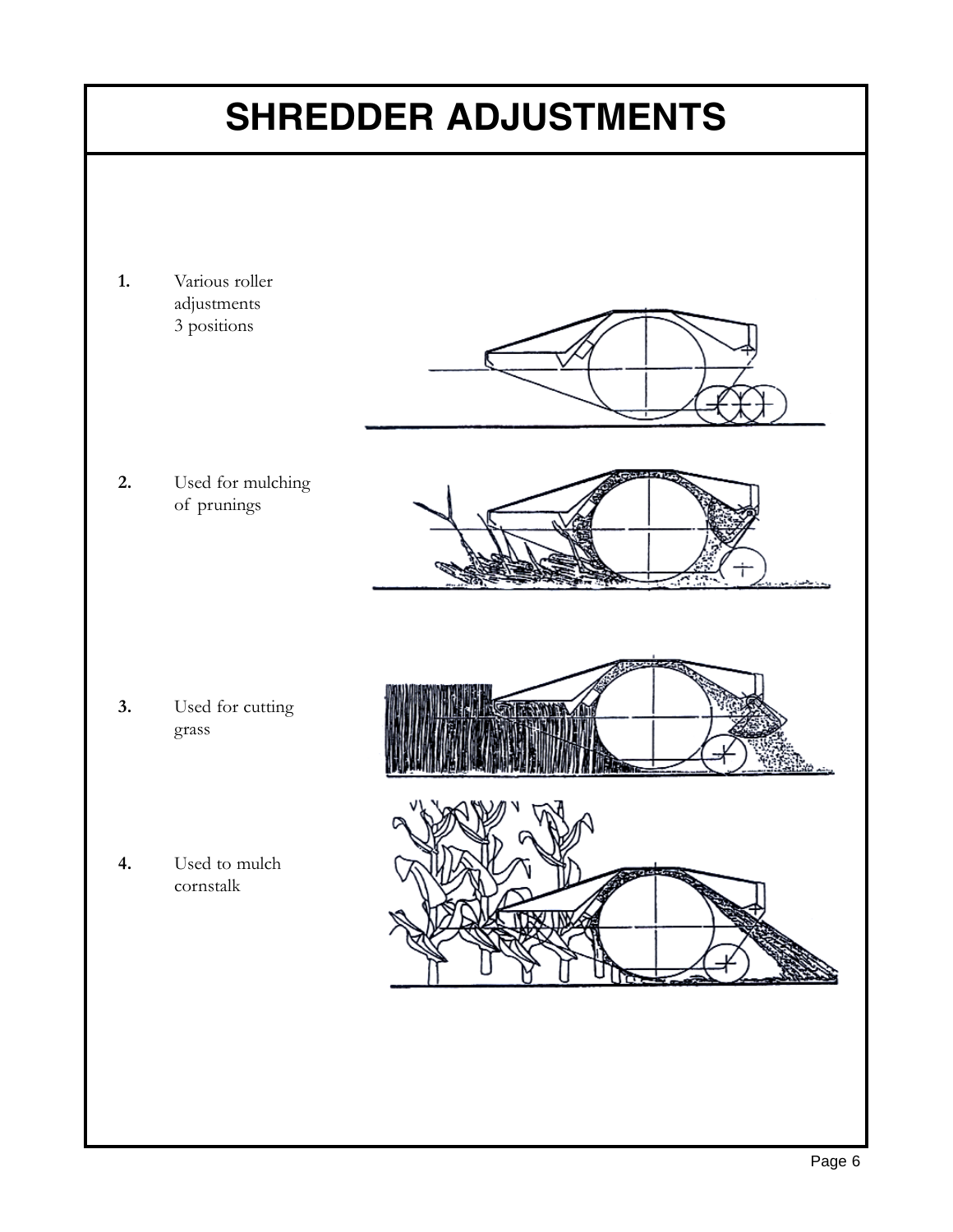### **ROLLER HEIGHT CONTROL**

The roller can be adjusted for 2 or 3 cutting heights. By raising the roller, you get a shorter cut, by lowering it, a longer cut is achieved. You can also fine adjust the cutting height with the top link arm. By shortening the link arm, your cut is further from the ground.

A suggested cutting height is having the hammer tips about 2" from the ground.

You can control the power needed and the amount of wear on the hammers by this adjustment.

#### **ADJUSTING REAR ROLLER:**

To adjust roller, loosen (*Fig. 1, ref. 1*). Completely remove (*Fig. 1, ref. 2 & 3*). Align the appropriate hole in the support bracket with the hole in the deck to achieve roller position desired.



- **1.** There is also an adjustment that can be made on the roller to control mulch size and power needed. By moving the roller toward the cutting shaft (*Fig. 7*), a finer mulch is produced, requiring less H.P. In this case, we suggest opening the hatch to cut grass, vegetables, cornstalk, cotton, etc.
- **2.** By moving the roller away from the cutting shaft (*Fig. 7*), a coarser mulch is produced, requiring more H.P. In this case, we suggest closing the hatch to mulch prunings.
- **3.** For more precise work and performance, we recommend spending 5 minutes adjusting your shredder for the job, this can be done according to the previous recommendations.
- **4.** The roller scraper can be removed when cutting grass, because close positioning of the roller to the cutting shaft permits the hammers to act as a roller cleaning device.

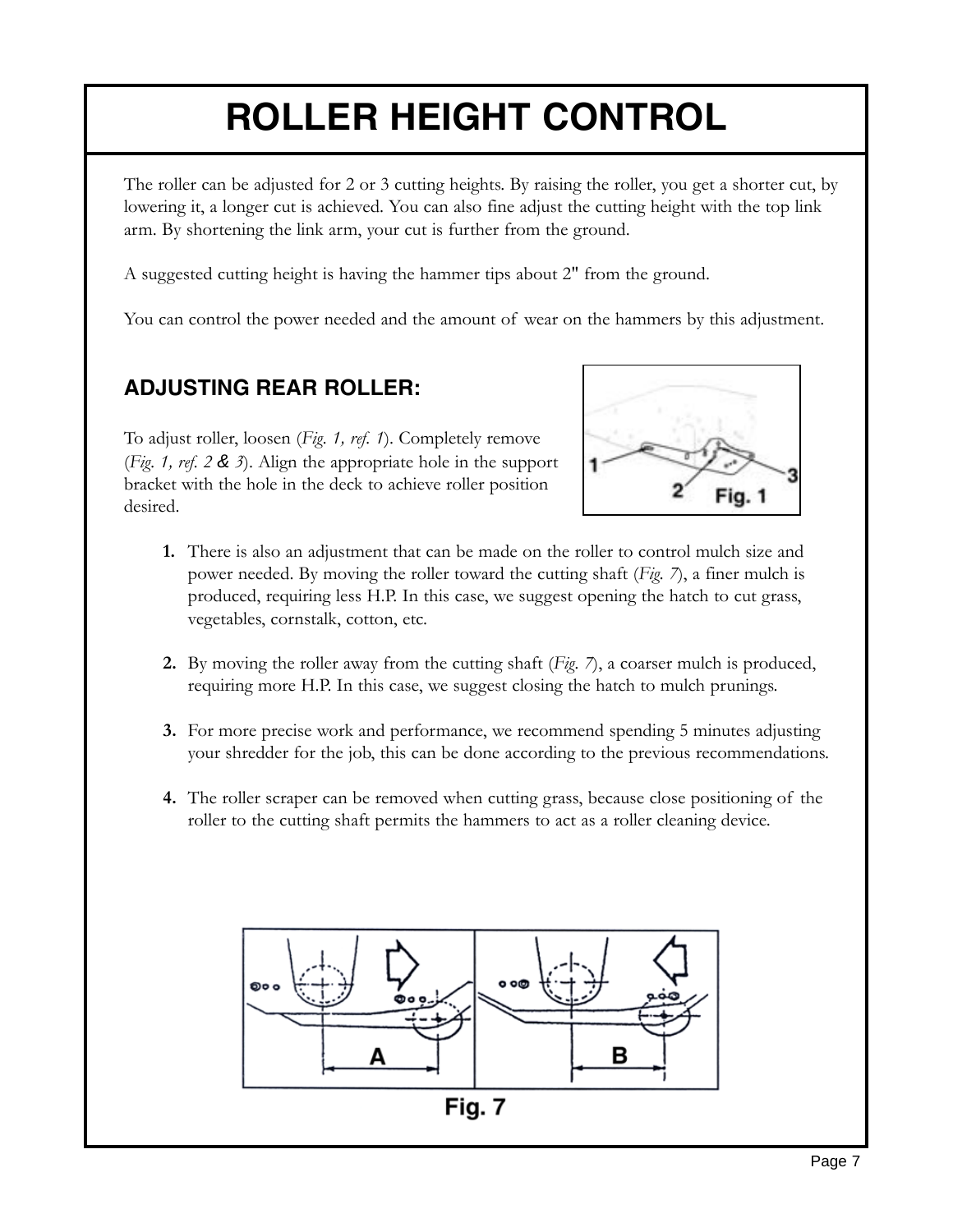### **DRIVE BELT TENSION ADJUSTMENT**

- **1.** Check belt tension before each use (*Fig. 8*). The tension is correct when you can depress one belt 1 cm  $(3/8")$  between the two pulleys. It is possible for you to insert a tool through the belt cover (*Fig. 9*), with shredder stopped, to check the tension.
- **2.** To adjust the belt tension, loosen bolts *1, 2, 3* & *4* and locknut 6 (*Fig. 9*). To adjust tension, move bolt *5*. Do not forget to tighten all bolts after correct belt tension is achieved. If a belt requires replacement, replace all other belts as well.



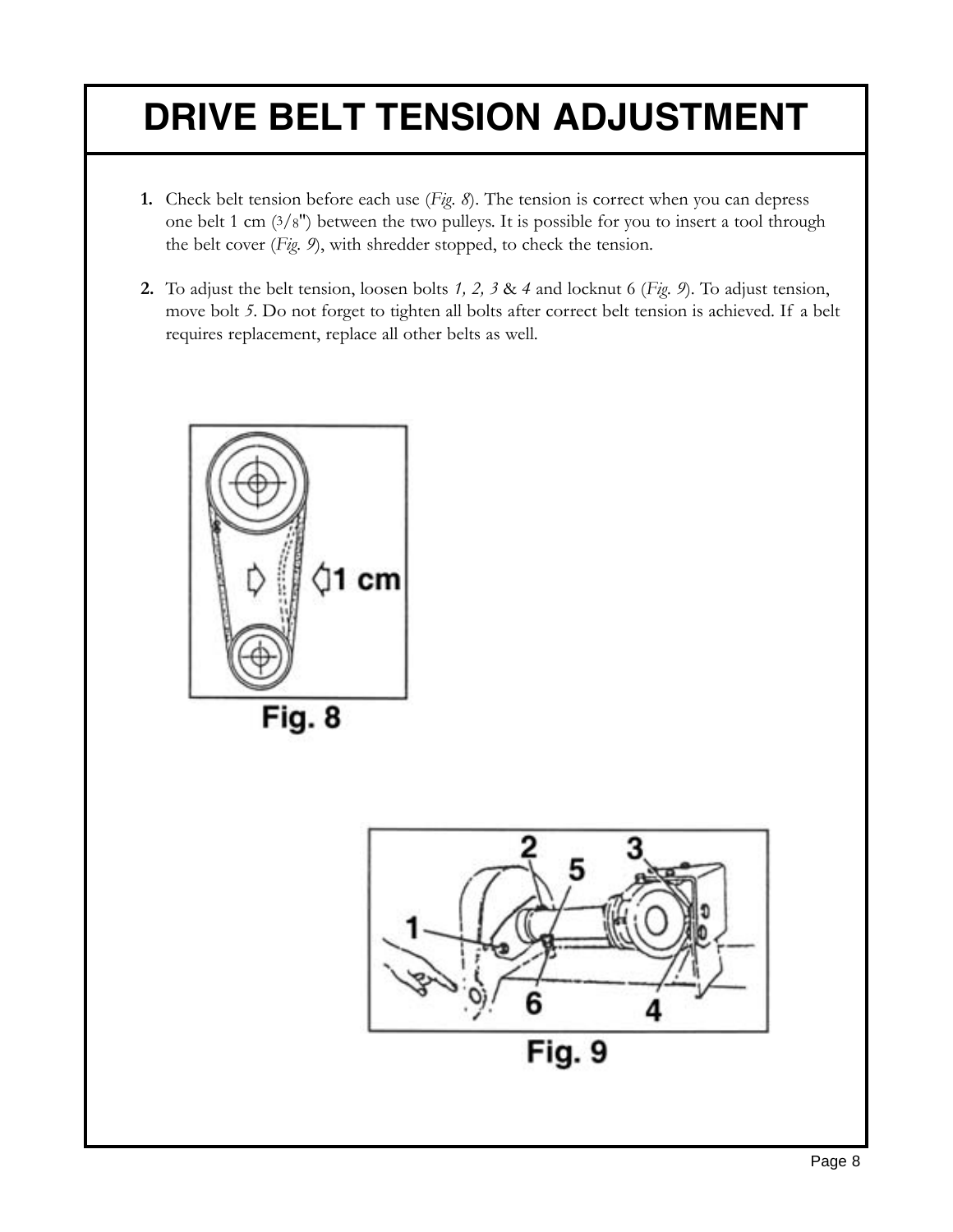### **TROUBLESHOOTING**

- **1.** Cutting shaft does not rotate properly:
	- **a.** Tighten drive belts to correct tension (*see page 8*).
	- **b.** Replace belts if they no longer can be adjusted properly.
- **2.** Shredder vibrates:
	- **a.** Check for loose or missing hammers or bolts.
	- **b.** Check for hammers that are unevenly worn. If one or more hammers is badly worn, replace all the hammers the first time. Keep the hammers that are in good shape for future replacement in worn series of hammers. For example: when replacing a worn hammer, replace it with a hammer of similar shape and weight. This will insure a balanced and vibration free cutting.
- **3.** If the cutting shaft becomes jammed, reverse the rotation of the shaft to loosen and release the obstruction.
- **4.** If the hammer mounting ears break off, they must be welded back in their exact position, otherwise the cutting shaft will be unbalanced.
- **5.** If you have any questions or problems, it is always best to contact your dealer immediately.
- **6.** When ordering spare parts, you must contact your authorized Gearmore dealer for original replacement parts. When doing so, please include the following information:
	- **a.** Model Number
	- **b.** Serial Number

#### **SAFETY PRECAUTIONS**

- **1.** All adjustments, inspections and repairs must be made with tractor and shredder completely stopped.
	- **a.** When the shredder is in operation, make sure that there is no one near the flying debris from the shredder, to prevent the possibility of serious injuries.
	- **b. ALWAYS** keep hands and feet away from a shredder that is in operation.
	- **c.** Check that all guards and safety features are in place and in good operating condition.
- **2.** While mowing, take the necessary precautions to insure operator's and others safety.
- **3. DO NOT** make height adjustment using only the top link. This will cause flying debris to come out the front of the shredder and toward the operator. Use the roller adjustment.

We thank you again for your choice of shredders and we remind you that the safety points outlined in this manual will help you do your work in a safe and efficient manner.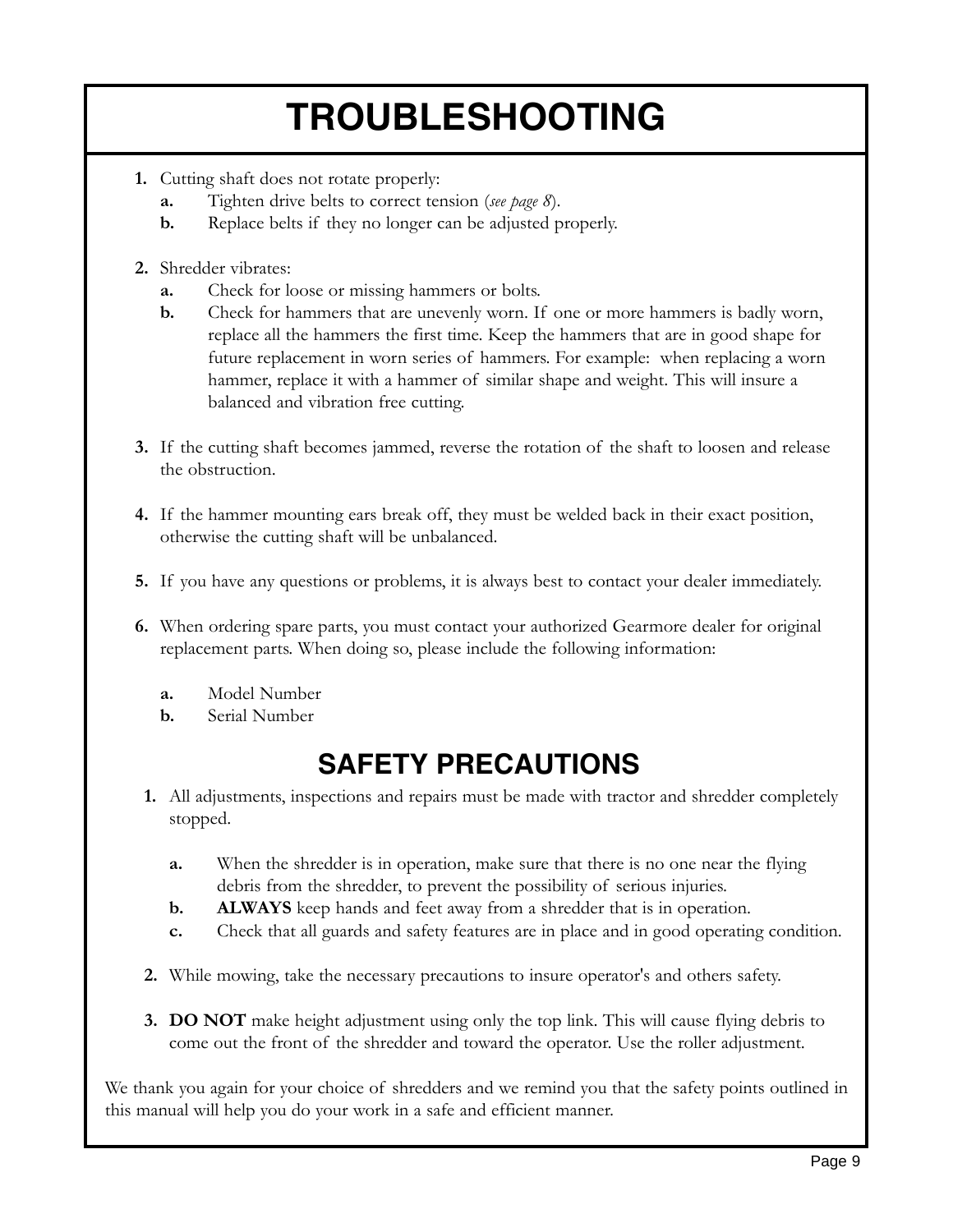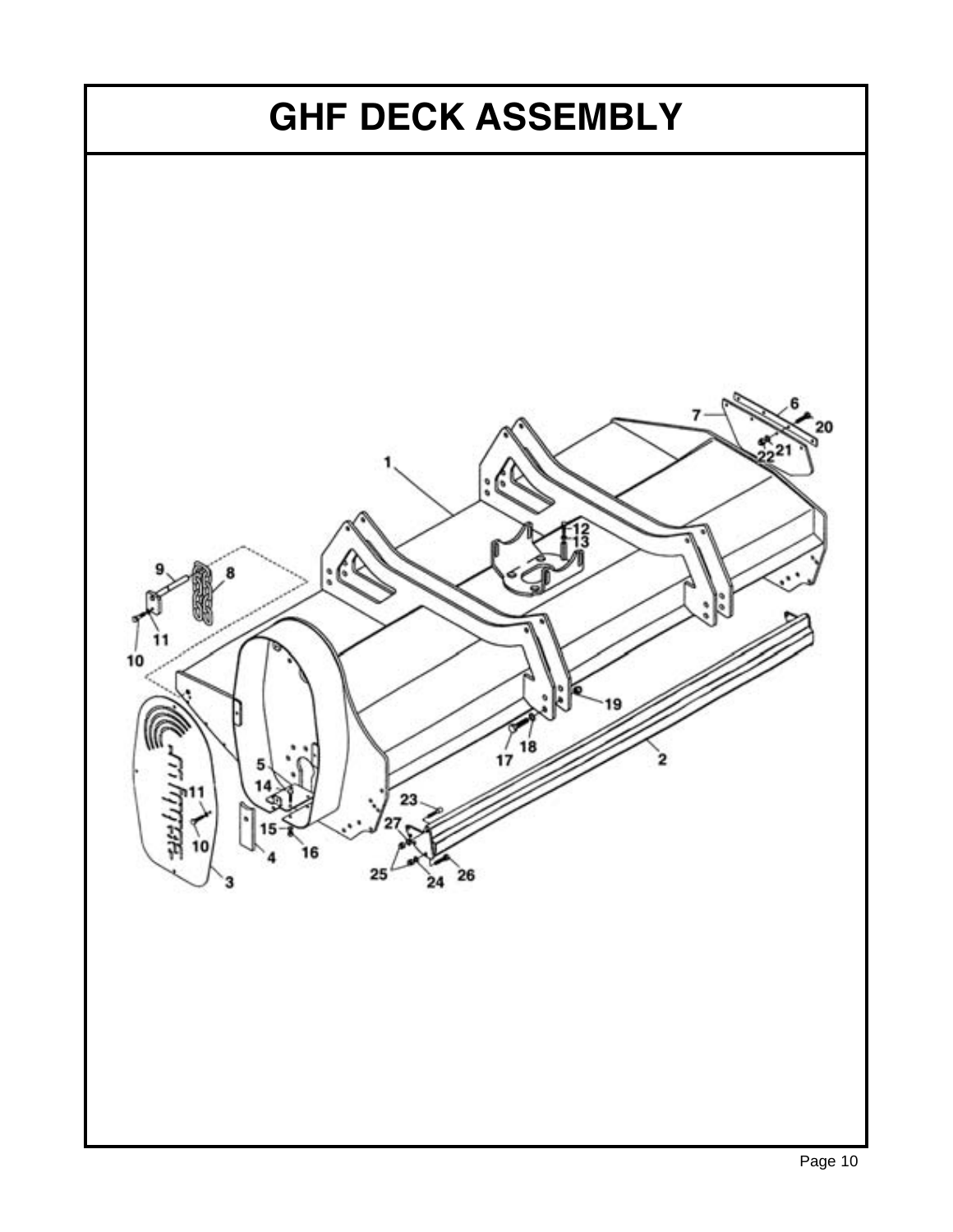### **GHF DECK ASSEMBLY**

| REF#           | QTY.           | <b>PART NO.</b> | <b>DESCRIPTION</b>       |
|----------------|----------------|-----------------|--------------------------|
| $\mathbf{1}$   | $\mathbf{1}$   | 14301033        | Deck Frame GHF90         |
| $\mathbf{1}$   | $\mathbf{1}$   | 14301034        | Deck Frame GHF100        |
| $\mathbf{1}$   | $\mathbf{1}$   | 14301035        | Deck Frame GHF110        |
| $\mathbf{1}$   | 1              | 14301036        | Deck Frame GHF120        |
| $\overline{c}$ | $\mathbf{1}$   | 13008021        | Grass Hatch GHF90        |
| $\overline{c}$ | $\mathbf{1}$   | 13008022        | Grass Hatch GHF100       |
| $\overline{c}$ | $\mathbf{1}$   | 13008023        | Grass Hatch GHF110       |
| $\overline{c}$ | $\mathbf{1}$   | 13008024        | Grass Hatch GHF120       |
| 3              | 1              | 14310001        | <b>Belt Cover Plate</b>  |
| $\overline{4}$ | $\mathbf{1}$   | 14301040        | Plate                    |
| 5              | 1              | 14310003        | Plate                    |
| 6              | 1              | 14310007        | Support Plate            |
| 7              | $\mathbf{1}$   | 14310006        | Rubber Shield            |
| 8              | As Req'd       | 14310004        | Deflector Chain          |
| 9              | 1              | 19410014        | Rod, Deflector Chain     |
| 10             | 5              | 96607521        | Bolt M10 x 20            |
| 11             | 5              | 97494931        | Lock Washer              |
| 12             | 1              | 96601321        | Bolt M10 x 60            |
| 13             | $\mathbf{1}$   | 96979671        | Lock Nut M1              |
| 14             | $\overline{4}$ | 96607621        | Bolt M10 x 25            |
| 15             | $\overline{4}$ | 97095111        | Washer                   |
| 16             | $\overline{4}$ | 97971821        | Lock Nut M10             |
| 17             | 12             | 96617221        | Bolt M20 x 50            |
| 18             | 12             | 97096011        | Washer 21 x 37           |
| 19             | 12             | 97972821        | Lock Nut M20             |
| 20             | $\overline{4}$ | 96605921        | Bolt M8 x 40             |
| 21             | $\overline{4}$ | 97494831        | Lock Washer              |
| 22             | $\overline{4}$ | 97971721        | Lock Nut M8              |
| 23             | $\overline{2}$ | 96695721        | Allen Head Bolt M14 x 40 |
| 24             | $\overline{4}$ | 97495131        | Lock Washer              |
| 25             | 6              | 97972321        | Lock Nut M14             |
| 26             | 4              | 96612421        | Bolt M14 x 40            |
| 27             | $\overline{2}$ | 97095511        | Washer                   |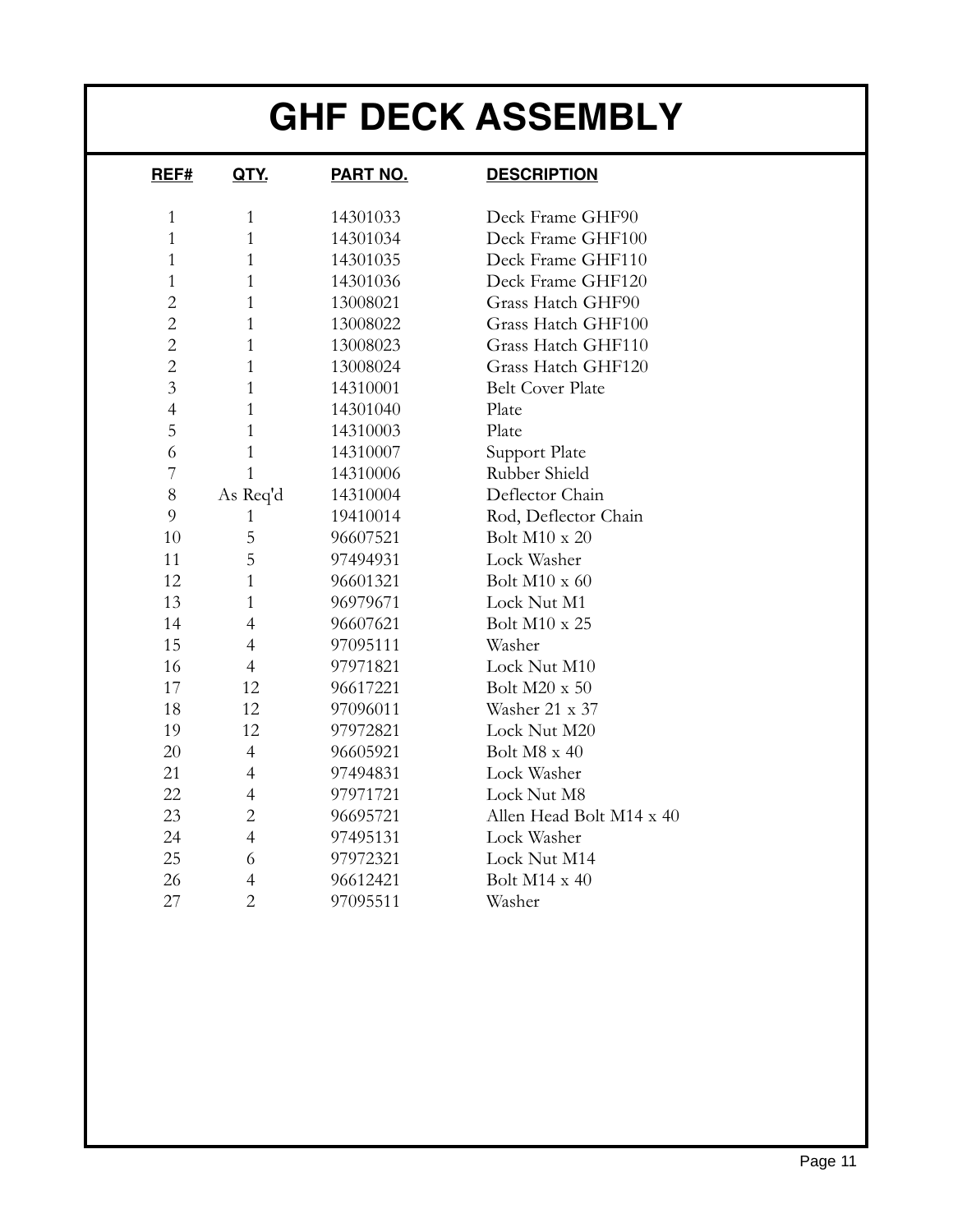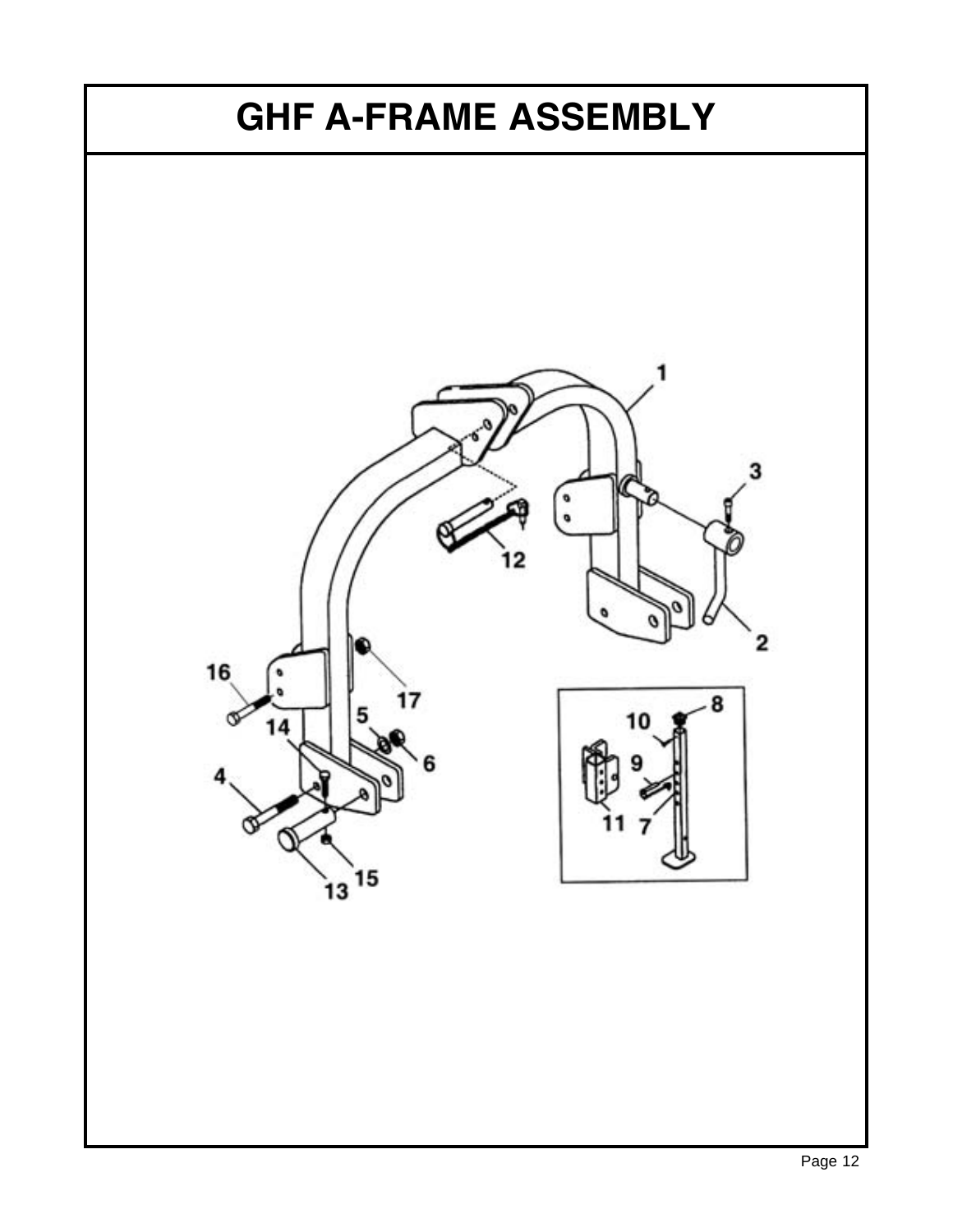### **GRF A-FRAME ASSEMBLY**

| <b>REF#</b>    | <u>QTY.</u>    | <u>PART NO.</u> | <u>DESC</u> |
|----------------|----------------|-----------------|-------------|
| $\mathbf{1}$   | 1              | 13004088        | A-Fra       |
| $\overline{c}$ | $\mathbf{1}$   | 19704010        | Suppo       |
| 3              | $\mathbf{1}$   | 96689323        | Bolt I      |
| $\overline{4}$ | $\mathbf{2}$   | 96618421        | Bolt I      |
| 5              | $\overline{2}$ | 97096011        | Wash        |
| 6              | $\overline{2}$ | 97972821        | Lock        |
| 7              | $\mathbf{1}$   | 14311003        | Stand       |
| 8              | $\mathbf{1}$   | 14311001        | Cap, 1      |
| 9              | 1              | 14311010        | Pin w       |
| 10             | $\mathbf{1}$   | 97486611        | Bolt I      |
| 11             | $\mathbf{1}$   | 14311006        | Suppo       |
| 12             | $\mathbf{1}$   | 19404015        | Pin w       |
| 13             | $\overline{2}$ | 19704013        | Lift P      |
| 14             | $\overline{2}$ | 96601821        | Bolt I      |
| 15             | $\overline{2}$ | 97971821        | Lock        |
| 16             | $\overline{2}$ | 96619221        | Bolt I      |
| 17             | $\overline{2}$ | 97972521        | Lock        |
|                |                |                 |             |

#### **RESCRIPTION**

A-Frame Support, P.T.O. Bolt M6 x 25 Bolt M20 x 150 Washer Lock Nut Cap, Plastic Pin w/Chain Bolt M6.3 x 19 Support Pin w/Chain Lift Pin Bolt M10 x 45 Lock Nut Bolt M16 x 45 Lock Nut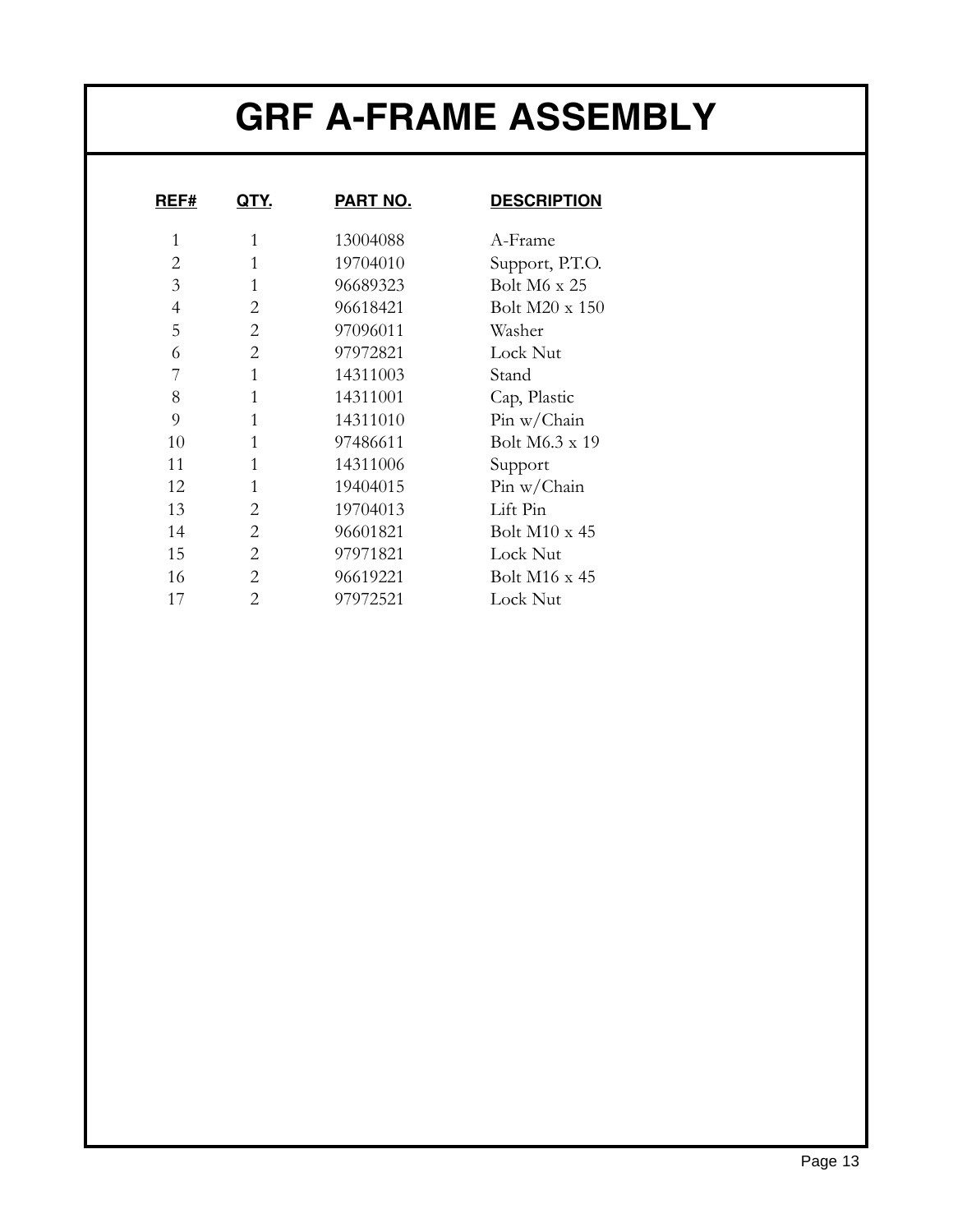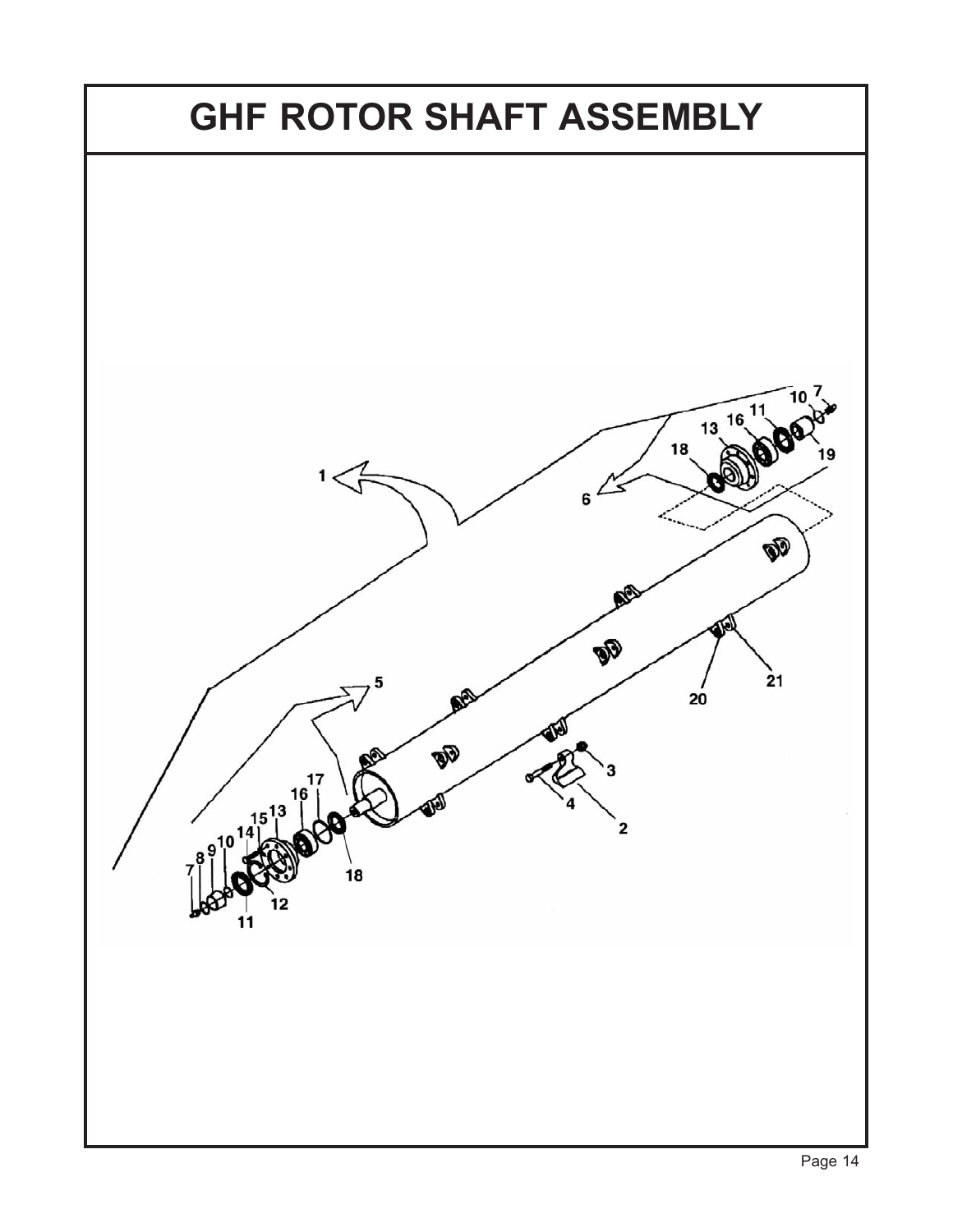### **GHF ROTOR SHAFT ASSEMBLY**

| <u>REF#</u>    | QTY.           | PART NO.  |
|----------------|----------------|-----------|
| 1              | 1              | 14302028  |
| 1              | 1              | 14302029  |
| $\overline{1}$ | 1              | 14302030  |
| $\overline{1}$ | $\overline{1}$ | 14302031  |
| $\mathbf{2}$   | As Req'd       | 48020002  |
| 3              | As Req'd       | 13002076  |
| $\overline{4}$ | As Req'd       | 13002075  |
| 5              | 1              | 19702057  |
| 6              | $\mathbf{1}$   | 19702058  |
| 7              | $\mathbf{2}$   | 97036711  |
| 8              | $\overline{1}$ | 96868076  |
| 9              | $\mathbf{1}$   | 19702056  |
| 10             | $\mathbf{2}$   | 97284280  |
| 11             | $\mathbf{2}$   | 80X120X13 |
| 12             | $\overline{1}$ | 96876276  |
| 13             | $\overline{2}$ | 19702054  |
| 14             | 16             | 96615021  |
| 15             | 16             | 97495231  |
| 16             | $\overline{2}$ | 22311     |
| 17             | 1              | 98048716  |
| 18             | $\overline{2}$ | 65X100X12 |
| 19             | $\overline{1}$ | 19702055  |
| 20             | $\overline{1}$ | 14302002  |
| 21             | 1              | 14302001  |

#### **RESCRIPTION**

Complete Rotor GHF90 Complete Rotor GHF100 Complete Rotor GHF110 Complete Rotor GHF120 Hammer Knife Special Lock Nut M16 Bolt M16 x 1.8 x90 Bearing Support Assy LH Bearing Support Assy RH Grease Zerk M8 Circlip 55 x 2 Spacer O-Ring Oil Seal 80 x 120 x 13 Circlip 120 x 4 Support Hub Bolt M16 x 60 Lock Washer **Bearing** Spacer 100 x 120 x 3 Oil Seal Spacer Hex Flail Ear Flail Ear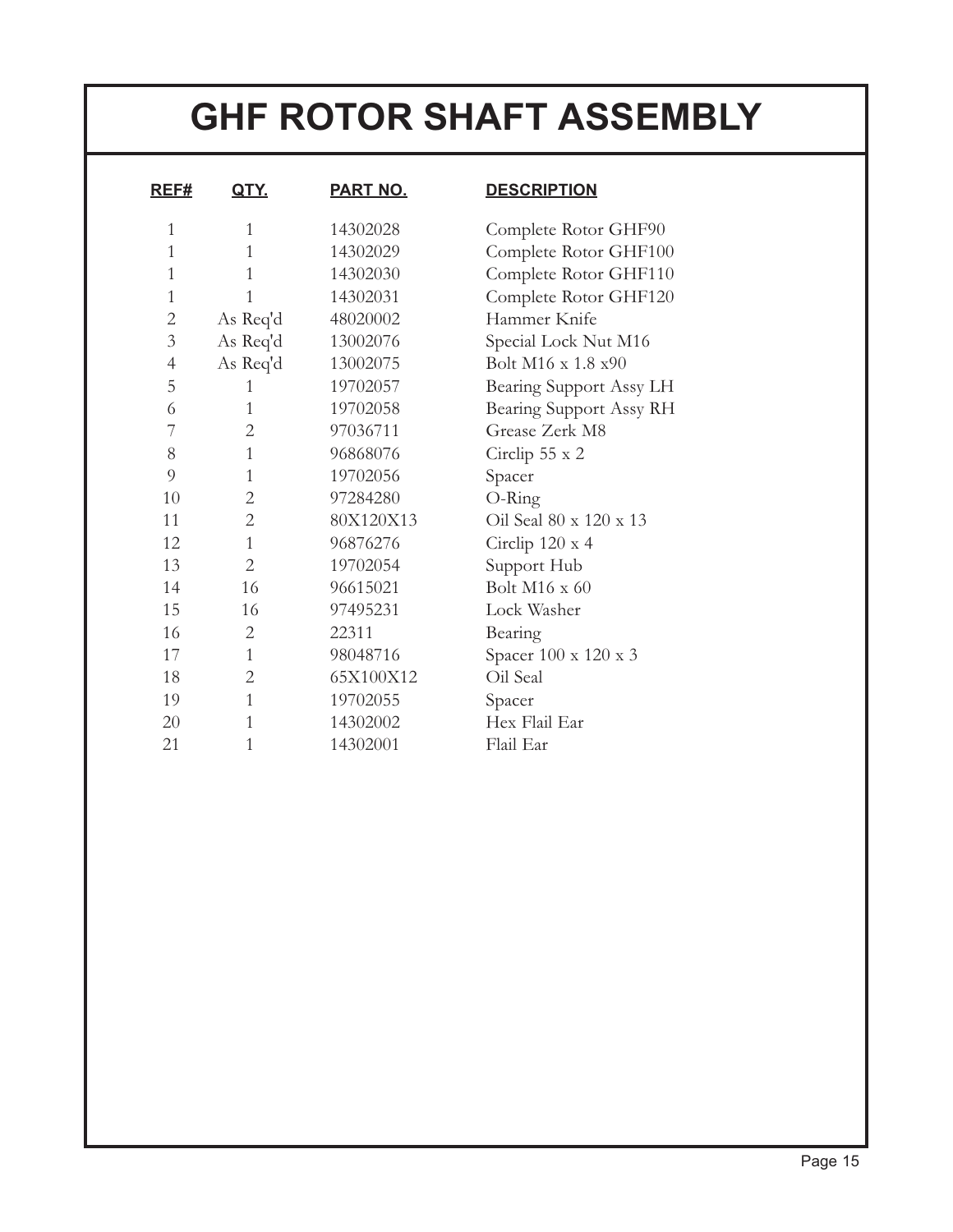#### **GHF ROLLER ASSEMBLY**



| REF# | QTY.           | PART NO. |
|------|----------------|----------|
| 1    | 1              | 14305002 |
| 1    | 1              | 14305003 |
| 1    | 1              | 14305004 |
| 1    | 1              | 14305005 |
| 2    | 2              | 13005071 |
| 3    | 2              | 14305028 |
| 4    | 2              | UK209    |
| 5    | 2              | 14305043 |
| 6    | 2              | 14310013 |
| 7    | $\mathfrak{D}$ | 14305024 |
| 8    | 8              | 96602921 |
| 9    | 8              | 97972921 |
| 10   | 8              | 97095911 |
| 11   | 2              | 97036611 |

#### **RESCRIPTION**

Complete Roller Assy. GHF90 Complete Roller Assy. GHF100 Complete Roller Assy. GHF110 Complete Roller Assy. GHF120 Roller Support Bearing Hub Support Bearing Nut H<sub>309</sub> Bearing Cover Flange Bolt M18 x 55 Lock Nut M18 Washer Grease Zerk M6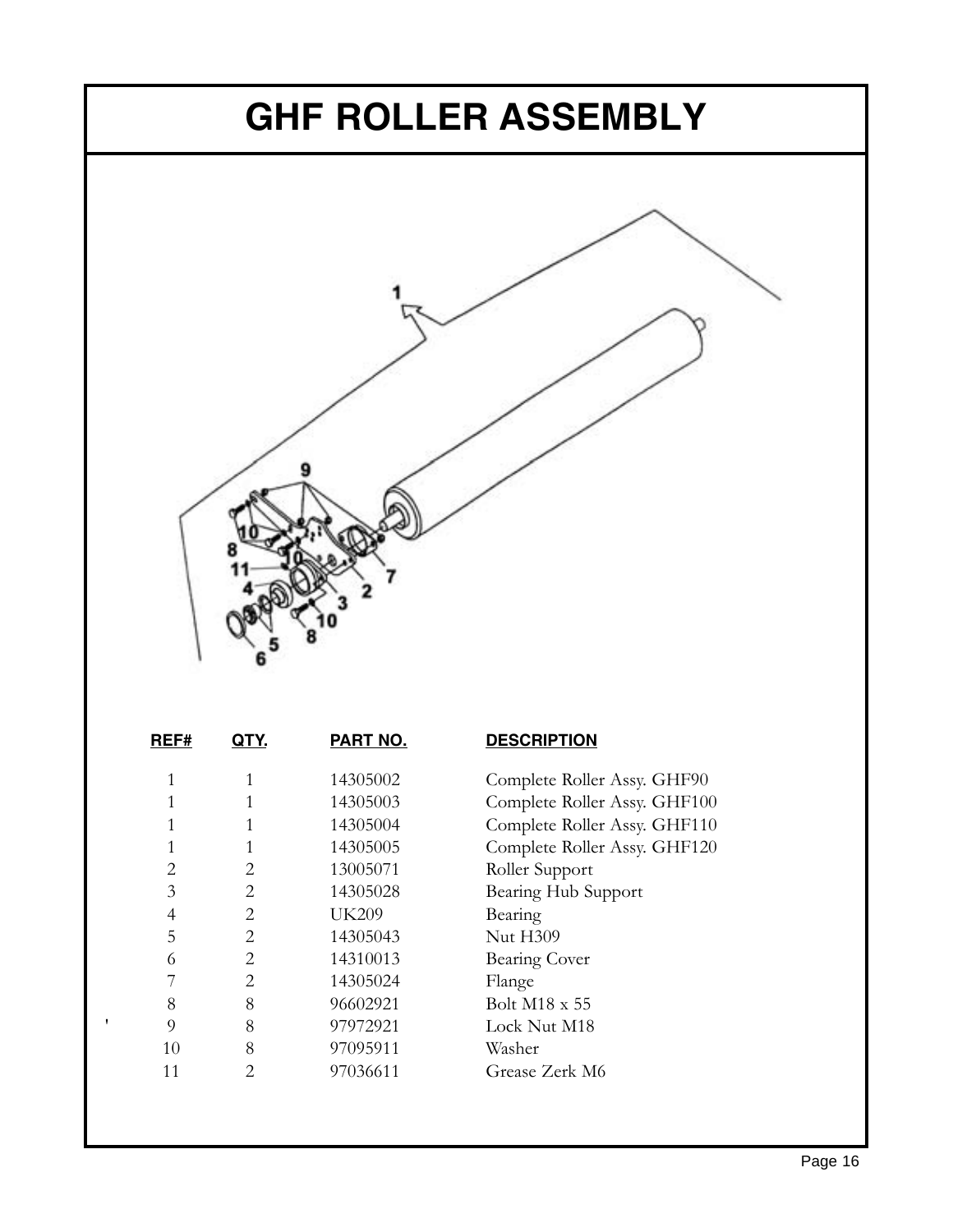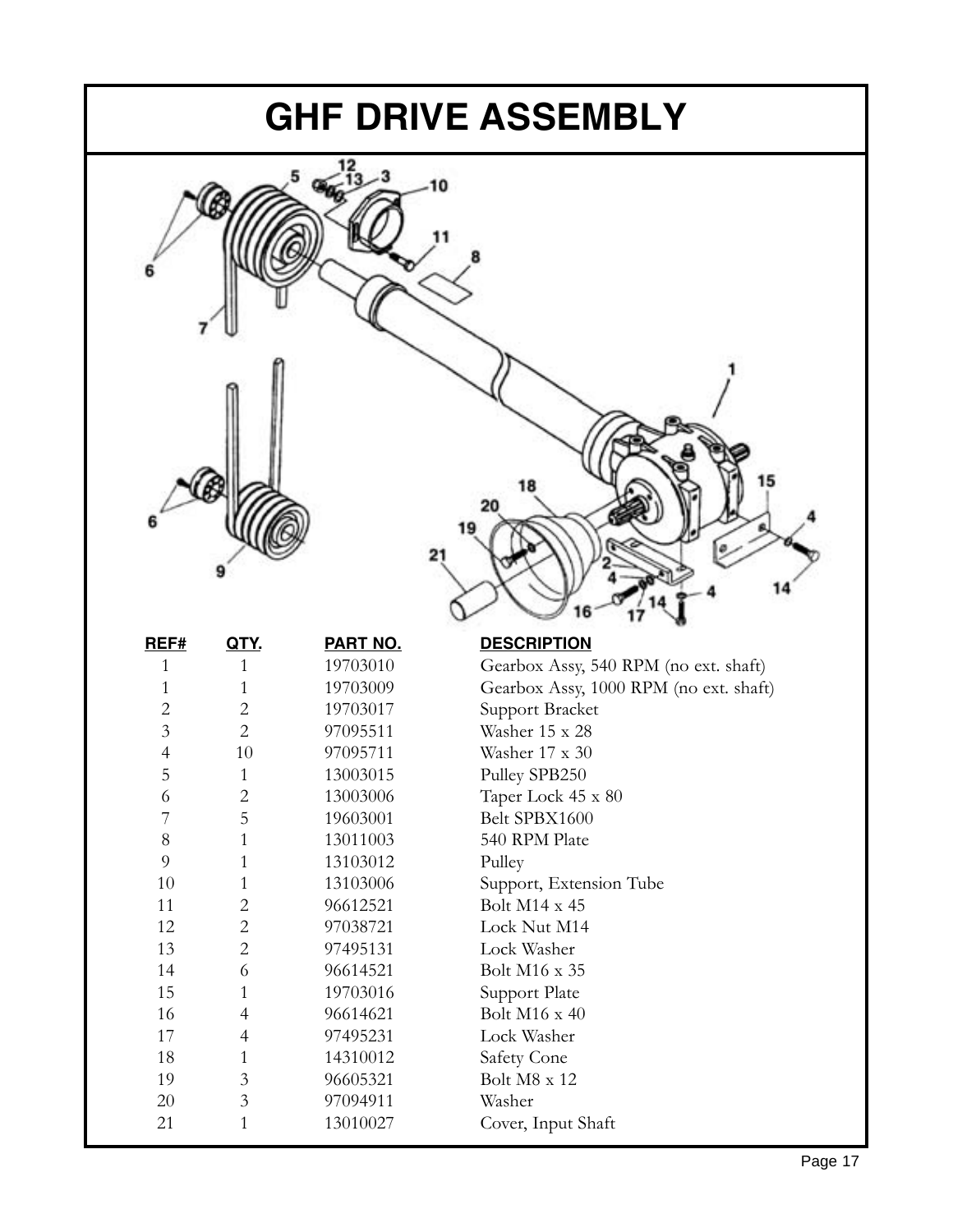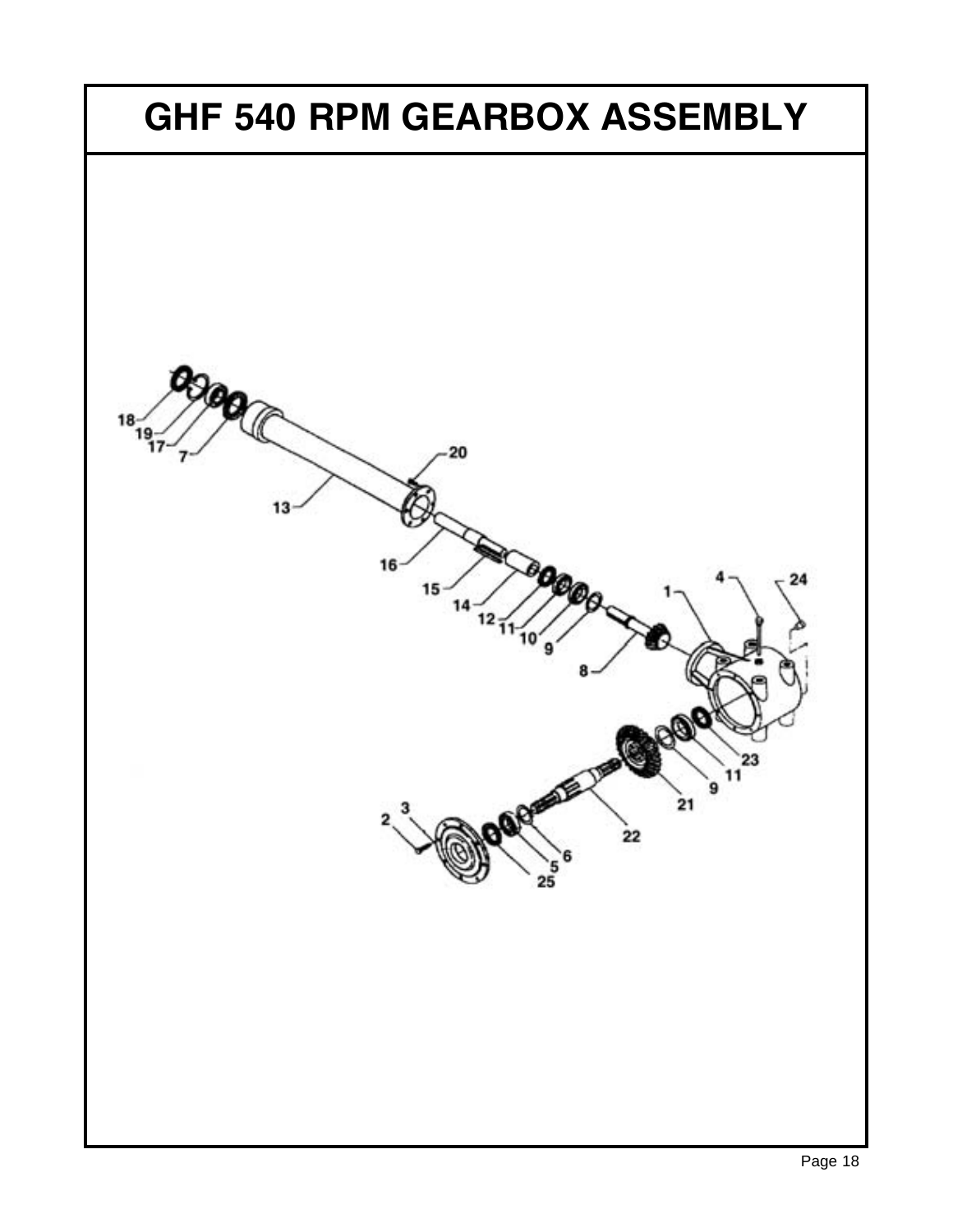### **GHF 540 RPM GEARBOX ASSEMBLY**

| REF#           | QTY.           | <u>PART NO.</u> | <b>DESCRIPTION</b>            |
|----------------|----------------|-----------------|-------------------------------|
| $\mathbf{1}$   | 1              | 48030001        | Gearbox Housing               |
| $\overline{2}$ | 8              | 96607621        | Bolt M10 x 25                 |
| $\overline{3}$ | 1              | 48030495        | Cover, Input Shaft            |
| $\overline{4}$ | 1              | 48030003        | Oil Lever Stick               |
| 5              | $\mathbf{1}$   | 6307-2RS        | Bearing                       |
| 6              | 1              | 48030005        | Spacer 35.3 x 48              |
| 7              | 1              | 48X72X10        | Oil Seal                      |
| 8              | 1              | 48030484        | Pinion Shaft Z12              |
| 9              | $\mathbf{1}$   | 48030008        | Spacer 40.3 x 51.5            |
| 10             | 1              | 30308           | Bearing                       |
| 11             | $\overline{c}$ | 30208           | Bearing                       |
| 12             | $\mathbf{1}$   | 40X80X10        | Oil Seal                      |
| 13             | $\mathbf{1}$   | 48030500        | <b>Extension Tube GHF90</b>   |
| 13             | 1              | 48030501        | <b>Extension Tube GHF100</b>  |
| 13             | 1              | 48030502        | Extension Tube GHF110         |
| 13             | $\mathbf{1}$   | 48030503        | Extension Tube GHF120         |
| 14             | $\overline{1}$ | 48030013        | Bushing                       |
| 15             | 1              | 48030363        | Key                           |
| 16             | $\mathbf{1}$   | 48030511        | Extension Shaft GHF90         |
| 16             | $\mathbf{1}$   | 48030512        | <b>Extension Shaft GHF100</b> |
| 16             | $\mathbf{1}$   | 48030513        | Extension Shaft GHF110        |
| 16             | $\mathbf{1}$   | 48030514        | <b>Extension Shaft GHF120</b> |
| 17             | 1              | 22209           | Bearing                       |
| 18             | $\mathbf{1}$   | 45X85X10        | Oil Seal                      |
| 19             | $\overline{1}$ | 96874973        | Circlip 85 x 3                |
| 20             | 6              | 96693723        | <b>Bolt M12 x 25</b>          |
| 21             | 1              | 48030365        | Bevel Gear Z36                |
| 22             | 1              | 48030521        | Input Shaft                   |
| 23             | $\mathbf{1}$   | 35X72X10        | Oil Seal                      |
| 24             | 1              | 48030020        | Plug                          |
| 25             | 1              | 40X72X10        | Oil Seal                      |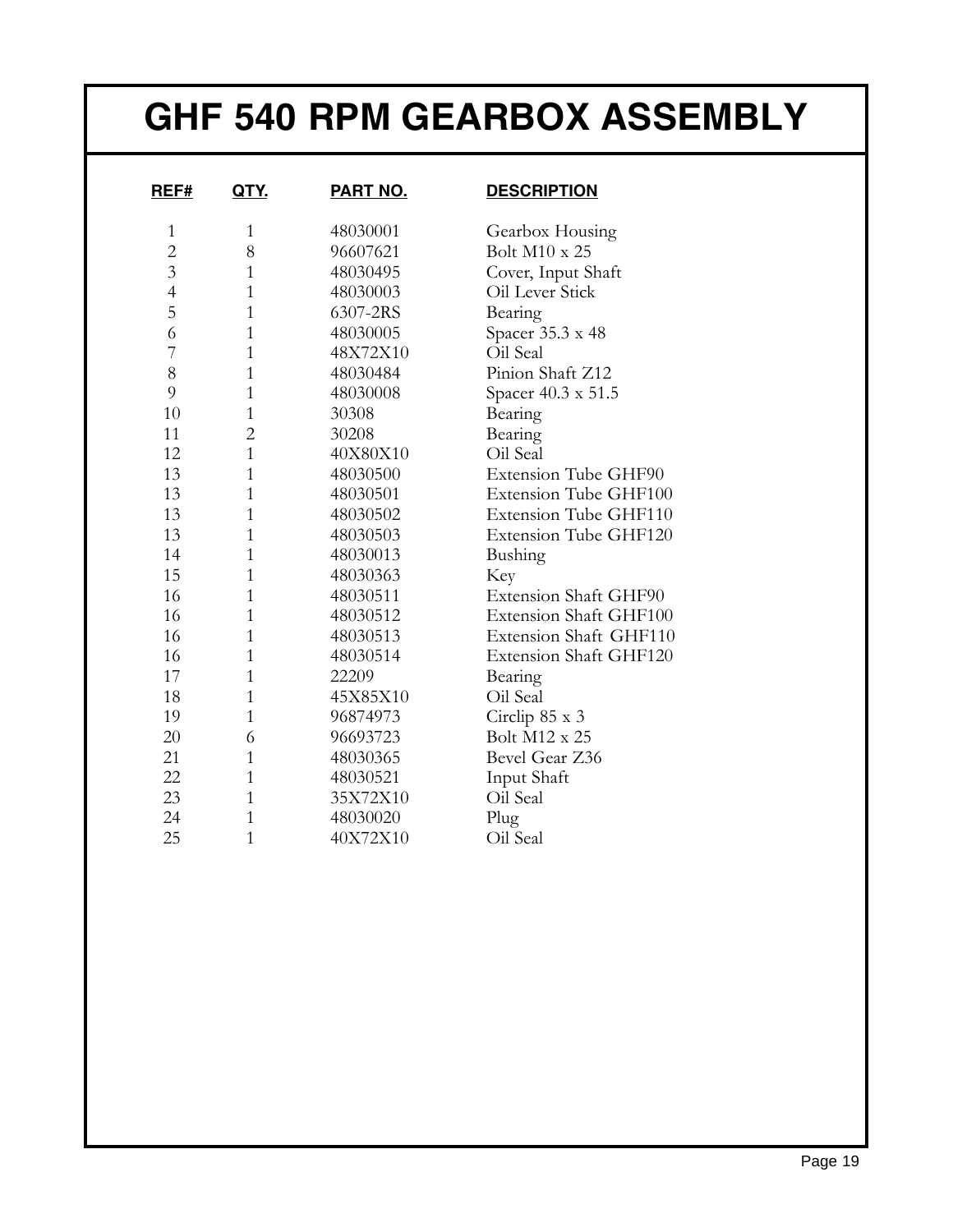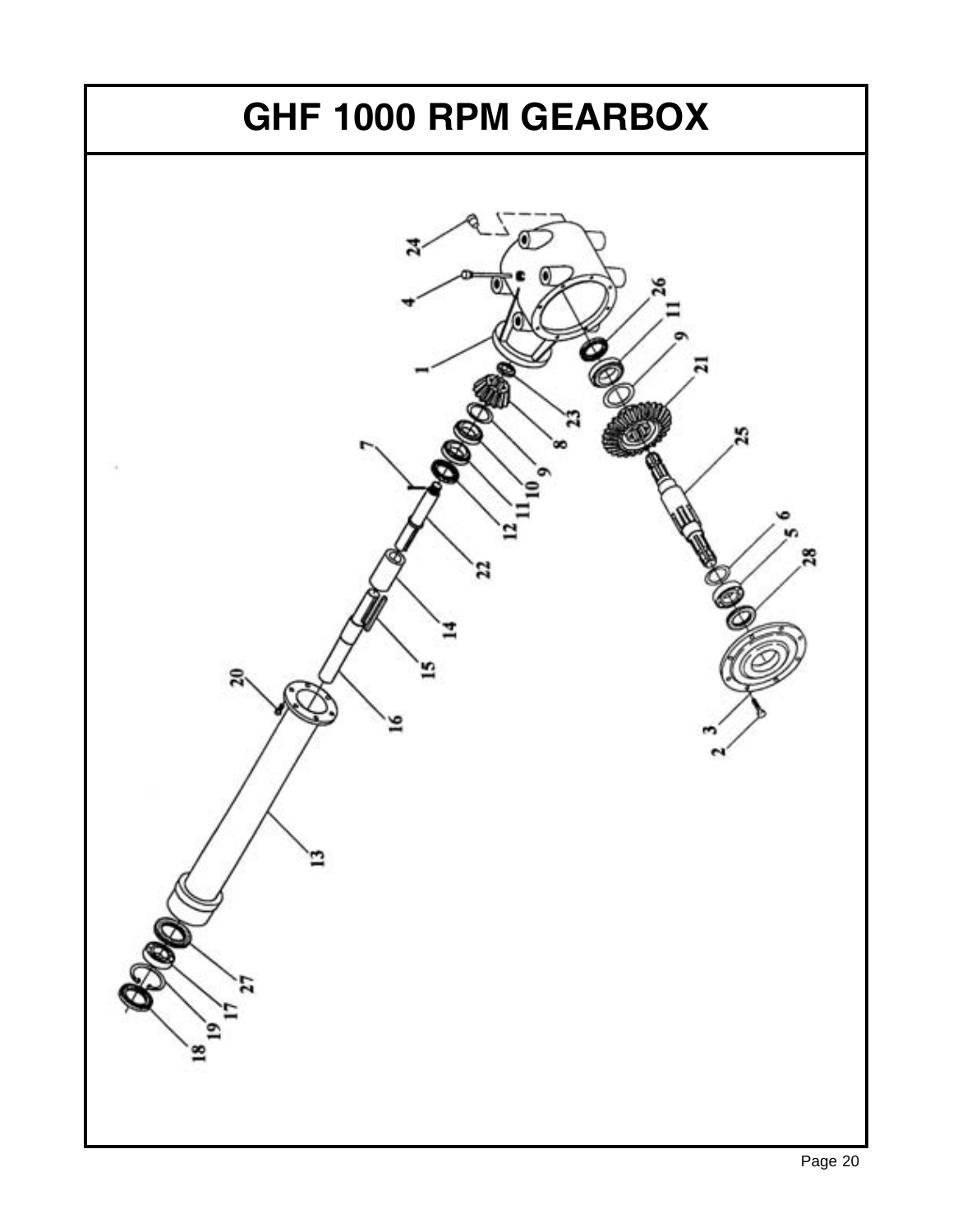### **GHF 1000 RPM GEARBOX**

| <b>REF#</b>    | <u>QTY.</u>    | <b>PART NO.</b> | <b>DESCRIPTION</b>   |
|----------------|----------------|-----------------|----------------------|
| $\mathbf{1}$   | $\mathbf{1}$   | 48030001        | Housing              |
| $\overline{2}$ | 8              | 96607621        | <b>Bolt M10 x 25</b> |
| 3              | 1              | 48030495        | Cover                |
| $\overline{4}$ | $\mathbf{1}$   | 48030003        | Oil Dip Stick        |
| 5              | 1              | 6307-2RS        | Bearing              |
| 6              | $\mathbf{1}$   | 48030005        | Spacer 35.3 x 48     |
| 7              | $\mathbf{1}$   | 96859001        | Cotter Pin           |
| 8              | $\mathbf{1}$   | 48030485        | Pinion Gear Z16      |
| 9              | $\mathbf{1}$   | 48030008        | Spacer 40.3 x 51.5   |
| 10             | 1              | 30308           | Bearing              |
| 11             | $\overline{2}$ | 30208           | Bearing              |
| 12             | $\overline{1}$ | 40X80X10        | Oil Seal             |
| 13             |                |                 | Contact Gearmore     |
| 14             | $\mathbf{1}$   | 48030013        | Coupler              |
| 15             | 1              | 48030363        | Key                  |
| 16             |                |                 | Contact Gearmore     |
| 17             | $\mathbf{1}$   | 22209           | Bearing              |
| 18             | 1              | 45X85X10        | Oil Seal             |
| 19             | 1              | 96874976        | Snap Ring 85 x 3     |
| 20             | 6              | 96693723        | <b>Bolt M12 x 25</b> |
| 21             | 1              | 48030493        | Bevel Gear Z26       |
| 22             | $\mathbf{1}$   | 48030019        | Shaft                |
| 23             | 1              | 48030006        | Nut M30 x 1.5        |
| 24             | $\mathbf{1}$   | 48030020        | Plug                 |
| 25             | $\mathbf{1}$   | 48030521        | Input Shaft          |
| 26             | 1              | 35X72X10        | Oil Seal             |
| 27             | 1              | 48X72X10        | Oil Seal             |
| 28             | $\mathbf 1$    | 40X72X10        | Oil Seal             |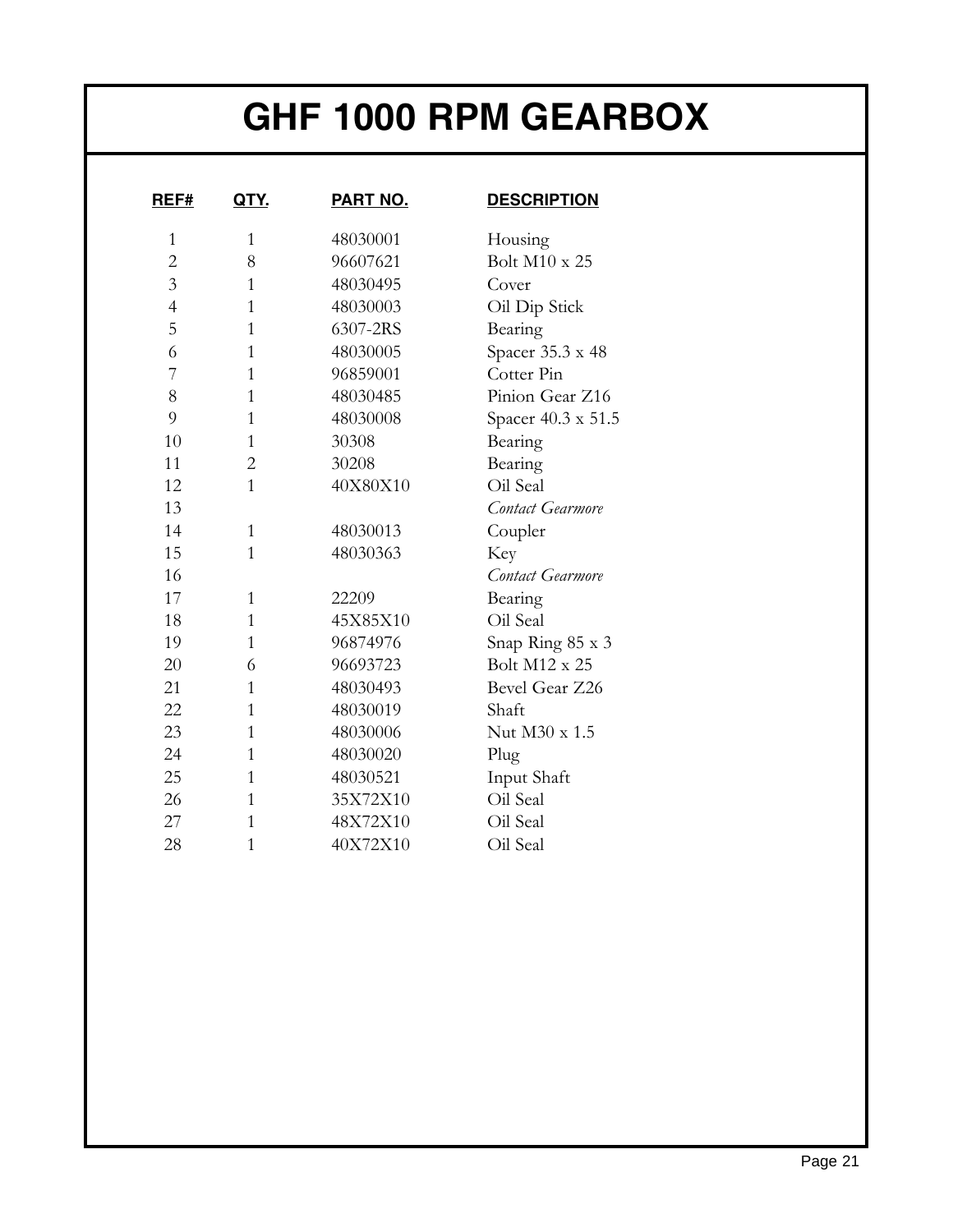

| REF#           | QIY.                        | PART NO.      | <b>DESCRIPTION</b>       |
|----------------|-----------------------------|---------------|--------------------------|
| 1              | 2                           | 572080351     | RS Yoke $1-3/8$ 6 Spline |
| 1              | 1                           | 572083751     | RS Yoke 1-3/8 21 Splin   |
| $\overline{2}$ | $\overline{2}$              | 41208         | #8 Cross Kit             |
| 3              | 1                           | 204086860     | Outer Tube Yoke          |
| 4              | 1                           | 341054000     | Roll Pin O.T.            |
| 5              | 1                           | 225730860     | Outer Drive Tube         |
| 6              | 1                           | 225690860     | Inner Drive Tube         |
| 7              | $\mathbf{1}$                | 204086861     | Inner Tube Yoke          |
| 8              | 1                           | 341055000     | Roll Pin I.T.            |
| 9              | 2                           | 240003551     | RS Collar Kit            |
| 10             | 1                           | 255080005     | Shield Bearing Outer     |
| 11             | 1                           | 255080006     | Shield Bearing Inner     |
| 12             | $\mathcal{D}_{\mathcal{L}}$ | 252000005     | Safety Chain             |
| 13             | 1                           | 5F08086F6     | Complete Shield w/Bea    |
|                | 1                           | 7108086T07S07 | Complete Driveline Ass   |
|                |                             |               |                          |

Spline (Optional) v/Bearings ne Assembly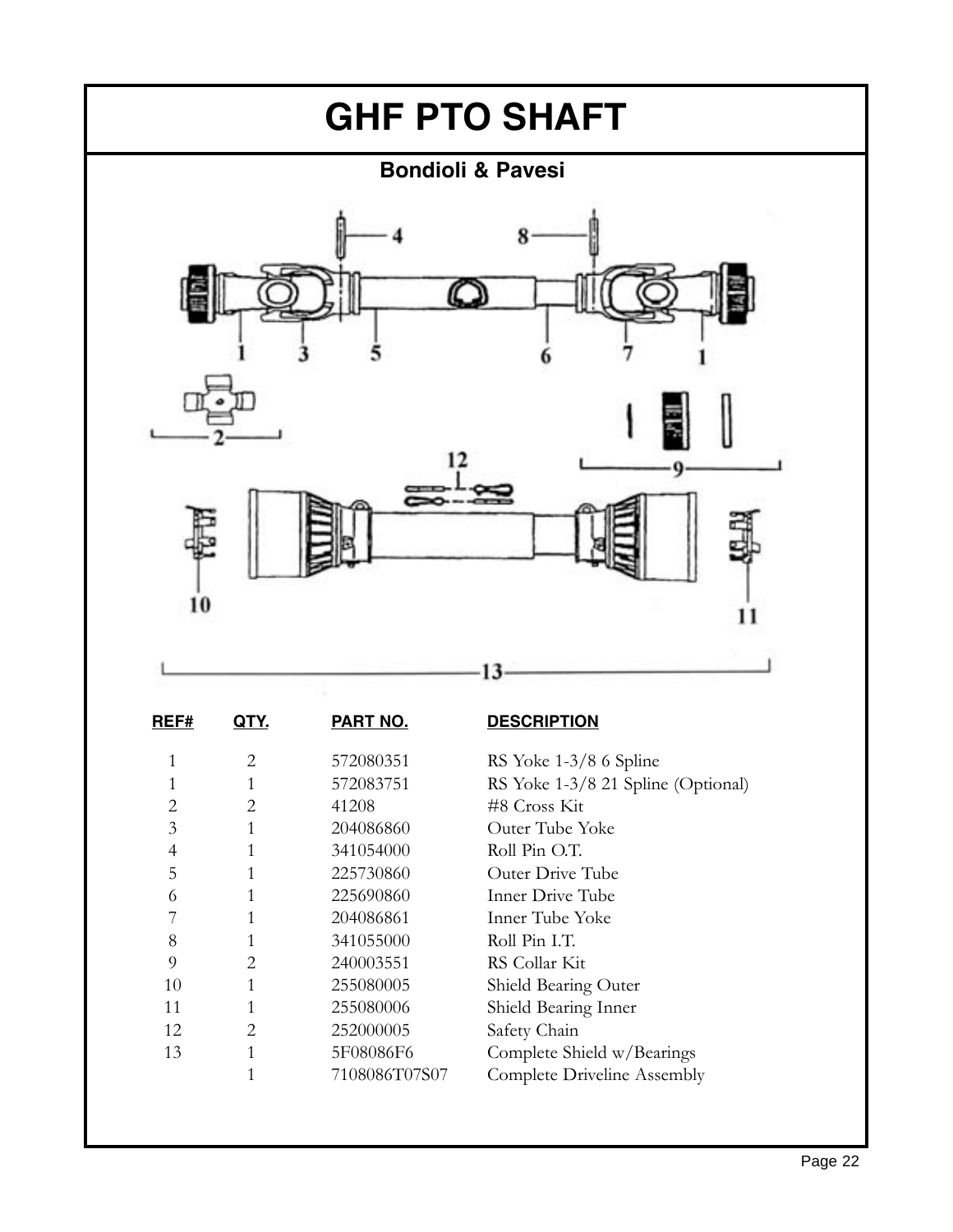

| 2 | 110-8606   | Yoke Auto Lock                               |
|---|------------|----------------------------------------------|
|   | 400.724621 | Yoke Auto Lock                               |
| 2 | 201-6806   | Cross and Bearing Kit                        |
|   | 410.800245 | Yoke Inner Tube                              |
| 2 | 795.1290   | Spring Pin 12 x 90                           |
|   | 710.554    | Inner Tube                                   |
|   | 710.634    | Outer Tube                                   |
|   | 410.800263 | Yoke Outer Tube                              |
| 2 | 961-4589   | Bearing Kit                                  |
|   | 902-4560   | Shield Kit                                   |
|   | 13006500   | Safety Chain Kit (Not Shown)                 |
|   | ZB8086638  | Complete Driveline Assembly 1-3/8" 6 Spline  |
|   | ZB80863821 | Complete Driveline Assembly 1-3/8" 21 Spline |
|   |            |                                              |

*Please specify driveline manufacturer when ordering parts.*